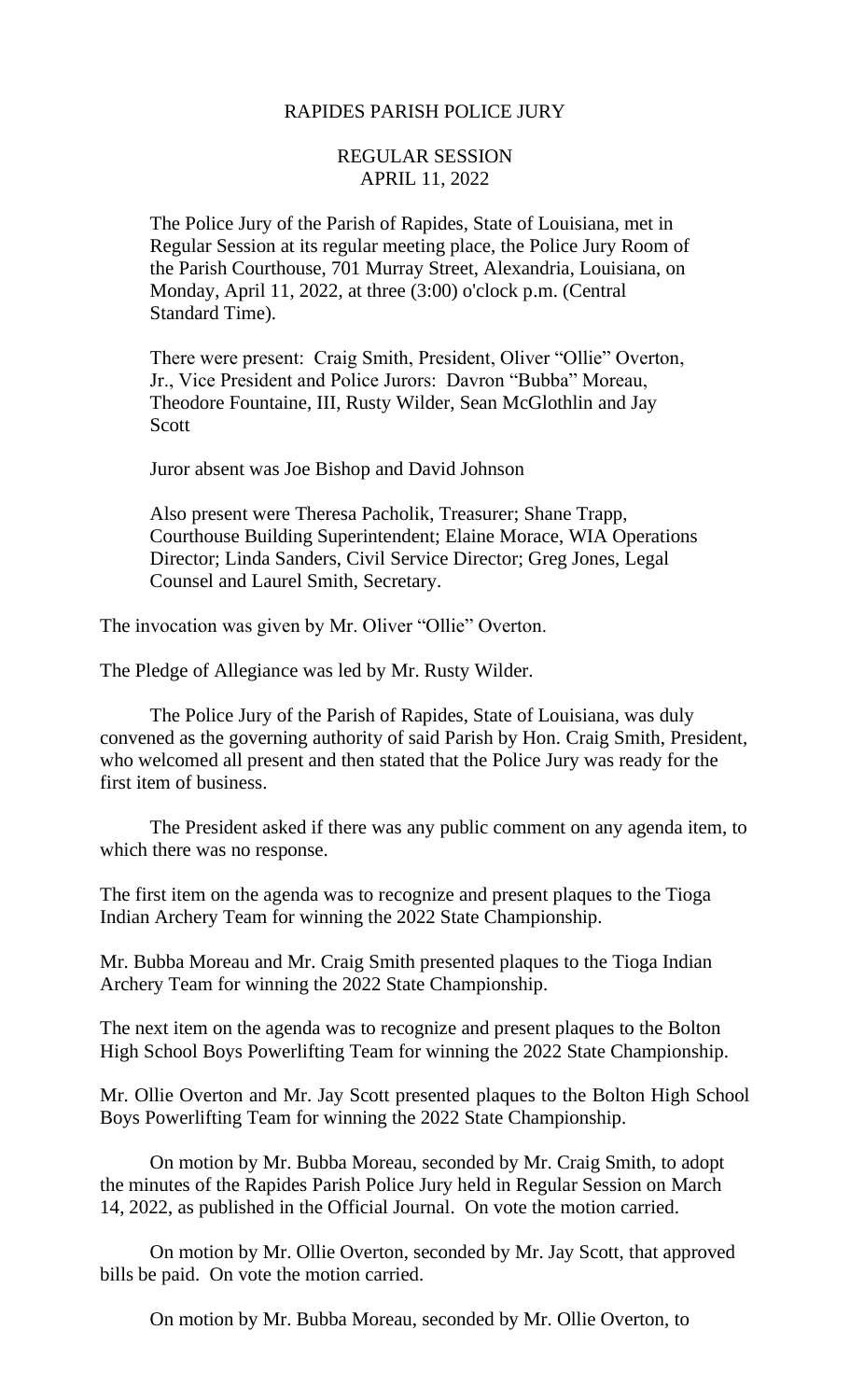discuss and take action to **accept or deny** the Industrial Tax Exemption Application No. 20200214-ITE Plastipak Packaging, Inc. On vote the motion carried.

Mr. Craig Smith recognized Ms. Michele Johnson, representative for Plastipak Packaging, Inc.

Ms. Michele Johnson gave a brief presentation of the expansion and spoke of the operations Plastipak performs. Ms. Johnson stated 90% of their business is with Proctor & Gamble Industries.

Motion by Mr. Bubba Moreau, seconded by Mr. Ollie Overton, the following resolution was presented and unanimously adopted:

# **NOTICE**

Rapides Parish Police Jury conducted a public meeting on Industrial Tax Exemption Application No. 20222214-ITE and voted to **APPROVE** the application of Plastipak Packaging, Inc.

Thus, signed and unanimously adopted this 11<sup>th</sup> day of April 2022.

On motion by Mr. Jay Scott, seconded by Mr. Ollie Overton, of Intent to sell for the following Abandoned/Adjudicated Properties:

| <b>TAX DEBTOR</b>            | <b>DESCRIPTION</b>                                                                                                                                                                  |
|------------------------------|-------------------------------------------------------------------------------------------------------------------------------------------------------------------------------------|
| Alice Hammond                | 0.4166 Acres in Section Eighteen (18),<br>T5N-R2W                                                                                                                                   |
|                              | Bearing no municipal address of:                                                                                                                                                    |
|                              | Old Boyce Road, Boyce                                                                                                                                                               |
| Anna Pearl Johnson Ryan      | Part Lot Four (4), Square Two (2),<br>Woodside Subdivision; Fifty (50) feet on<br>Tulane Avenue, less Five (5) feet sold<br>City of Alexandria<br>Bearing the municipal address of: |
|                              | 3612 Tulane Avenue, Alexandria                                                                                                                                                      |
| Lewis P Johnson Estate et al | Lot Eight $(8)$ , Block Twelve $(12)$ ,<br><b>Airview Terrace</b>                                                                                                                   |
|                              | Bearing the municipal address of:                                                                                                                                                   |
|                              | 5010 Chestnut Drive, Alexandria                                                                                                                                                     |
| Eli Tanya Calderon           | One-Half $(1/2)$ , Lot Three $(3)$ , Square<br>Thirty-Two (32), S. A. L. Company<br>Addition                                                                                        |
|                              | Bearing the municipal address of:                                                                                                                                                   |
| ote the motion carried       | 2215 Houston Street, Alexandria                                                                                                                                                     |
|                              |                                                                                                                                                                                     |

On vote the motion carried.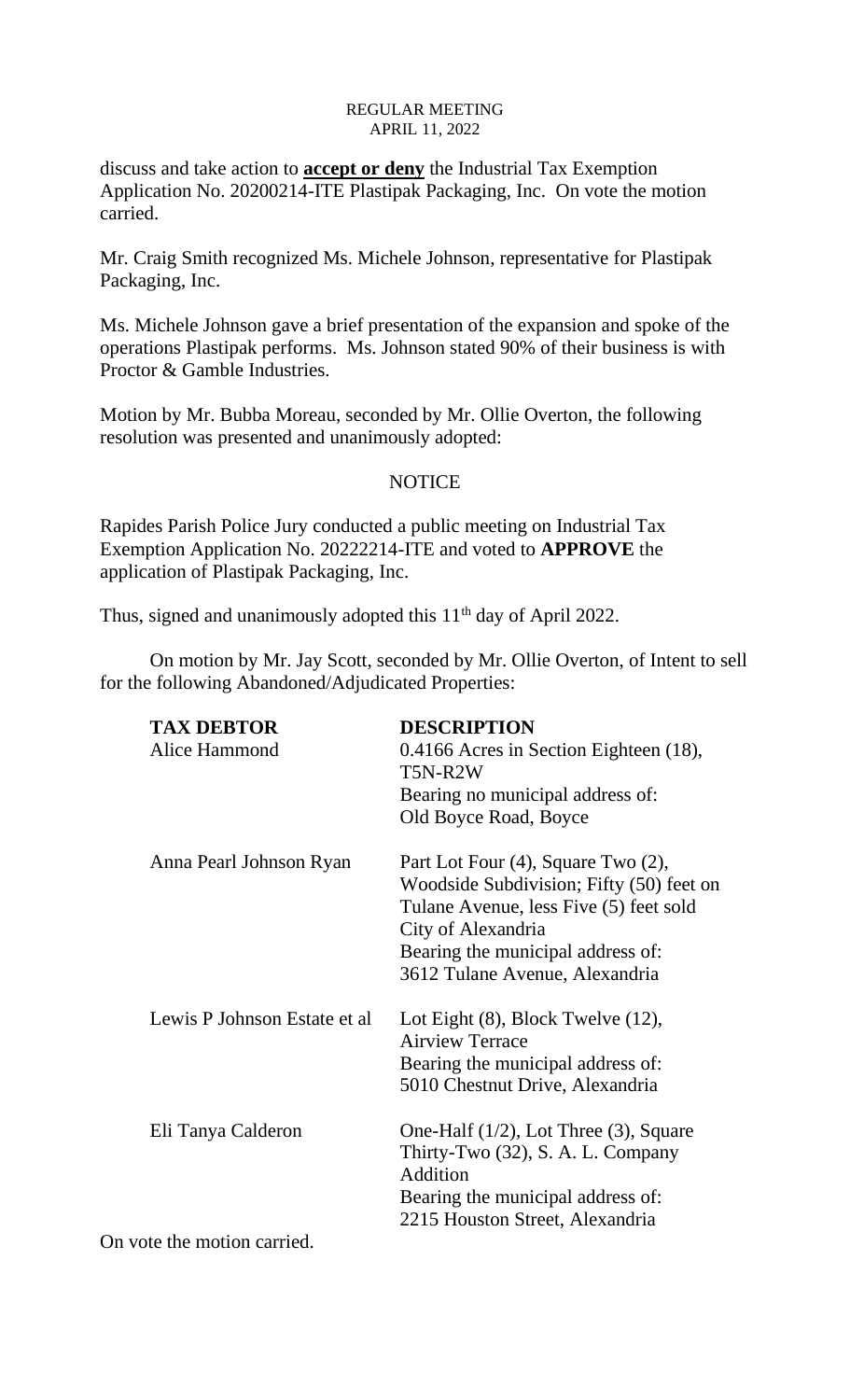On motion by Mr. Ollie Overton, seconded by Mr. Jay Scott, the following ordinance was presented and on vote unanimously adopted:

# **ORDINANCE** AUTHORIZING THE RAPIDES PARISH POLICE JURY TO SELL TO: Renewed Minds Properties, LLC FOR THE CONSIDERATION OF \$666.67 CASH

WHEREAS, the City of Alexandria and/or the City of Pineville and/or Parish of Rapides owns property described as

A certain piece, parcel or tract of land together with all buildings and Improvements thereon situated and all rights, way and privileges thereon appertaining, being, lying and situated in Rapides Parish, Louisiana, and Lot Nineteen (19), Square Twelve (12), Fairgrounds and Machine Shop Addition, the City of Alexandria, records of Rapides Parish, Louisiana.

Municipal Address of the Property: 3707 14th Street, Alexandria, LA

said property having been adjudicated to either of aforementioned Cities and/or the Parish for unpaid property taxes; and

WHEREAS, a request has been received from Renew Minds Properties, LLC, to purchase said property for the consideration of \$666.67 (Six Hundred Sixty-Six and Sixty-Seven Cents) cash, at the time of sale, said consideration representing the total of the statutory impositions, governmental liens, and costs of sale or twothirds (2/3) of the appraised value of the property; and,

WHEREAS, this Jury is of the opinion that it would be in the public interest to convey the above-mentioned property to Renewed Minds Properties, LLC, P. O. Box 2911, Monroe, LA 71207, for the offered consideration.

NOW, THEREFORE, BE IT ORDAINED by the Rapides Parish Police Jury that:

Section 1. A certain piece, parcel or tract of land together with all buildings and Improvements thereon situated and all rights, way and privileges thereon appertaining, being, lying and situated in Rapides Parish, Louisiana, and being Lot Nineteen (19), Square Twelve (12), Fairgrounds and Machine Shop Addition, the City of Alexandria, records of Rapides Parish, Louisiana.

Municipal Address of the Property: 3707 14th Street, Alexandria, LA

Rapides Parish, Louisiana, should be re-entered into the stream of commerce thereby serving the public interest.

Section 2. The acquiring person shall certify, in writing, to the Purchasing Department that he/she or his/her agent has searched for all names and last known addresses of all owners, mortgages, and any other person(s) who may have a vested or contingent interest in the property, or who have filed a request for notice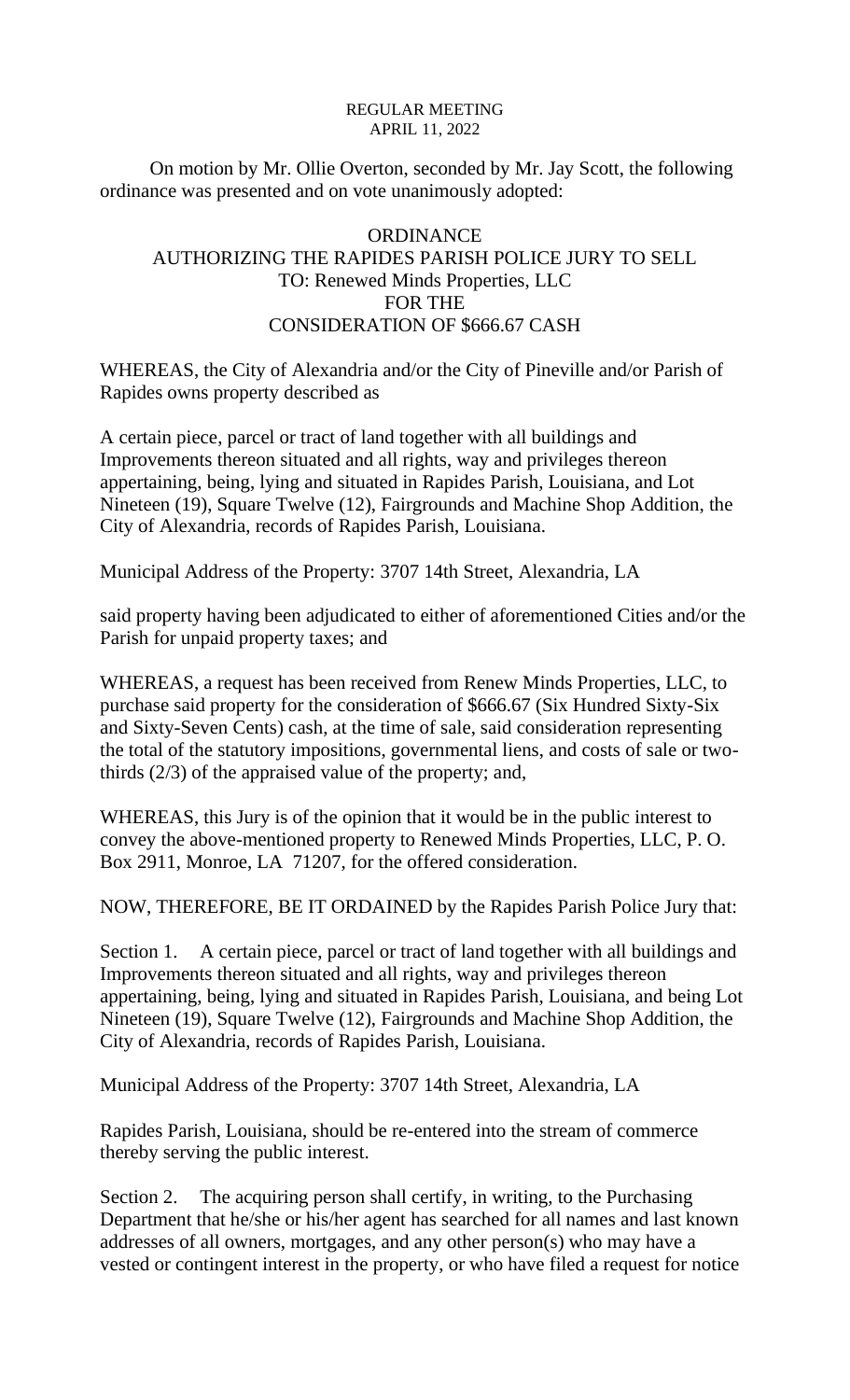as indicated in those records and has so examined:

- the mortgage and conveyance records of Rapides Parish,
- the current telephone book,

any other examination resources, including Internet search engines, if any, the records of the Louisiana Secretary of State and the Secretary of States set forth by the names of identified entities

Section 3. The acquiring person shall submit the required notifications (R.S. 47:2206 A and B) to the Civil Sheriff for his/her signature, and then notify those persons identified via regular mail, certified mail\*, publication and/or service of process. \*Copies of the "green and white receipts" should be maintained by the purchaser as indicia of compliance with the notice requirements;

Section 4. The acquiring person shall send a written notice notifying any tax sale party whose interest the successful bidder or donee intends to be terminated that the party has until the later of the following to redeem the property or otherwise challenge in a court of competent jurisdiction the potential sale or donation:

(a) Sixty days from the date of the notice provided in this Subsection, if five years have elapsed from the filing of the tax sale certificate (formerly "process verbal"), or six months after the date of the notice provided for in this Subsection, if five years have not elapsed since the filing of the tax sale certificate (formerly "process verbal");

The filing of the sale or donation transferring the property.

(c) The written notice required by this Section shall be that which is included in R.S. 47:2206 A. (2).

Section 5. The acquiring person shall cause to be published in the official journal of this parish (currently the Town Talk) a notice that any tax sale party whose interest the successful bidder or donee intends to be terminated has, to redeem the property, until the later of:

Sixty days, for property on which a tax sale certificate (formerly "process verbal") was filed over five years previous of the first publication, or six month if the tax sale certificate (formerly "process verbal") was filed less than five years before the first publication of the notice provided for in this Subsection.

The filing of the sale or donation transferring the property.

(c) The publication required by this Section shall be that which is included in R.S. 47:2206 B. (2).

Section 6. The acquiring person may file with the recorder of mortgages a copy of one of the notices that was sent to the tax debtor or the current owner. A transfer, mortgage, lien, privilege, or other encumbrance filed after the filing of the notice shall not affect the property. The recorder of mortgages or recorder of conveyances shall cancel, erase, terminate, or release the acts upon the request of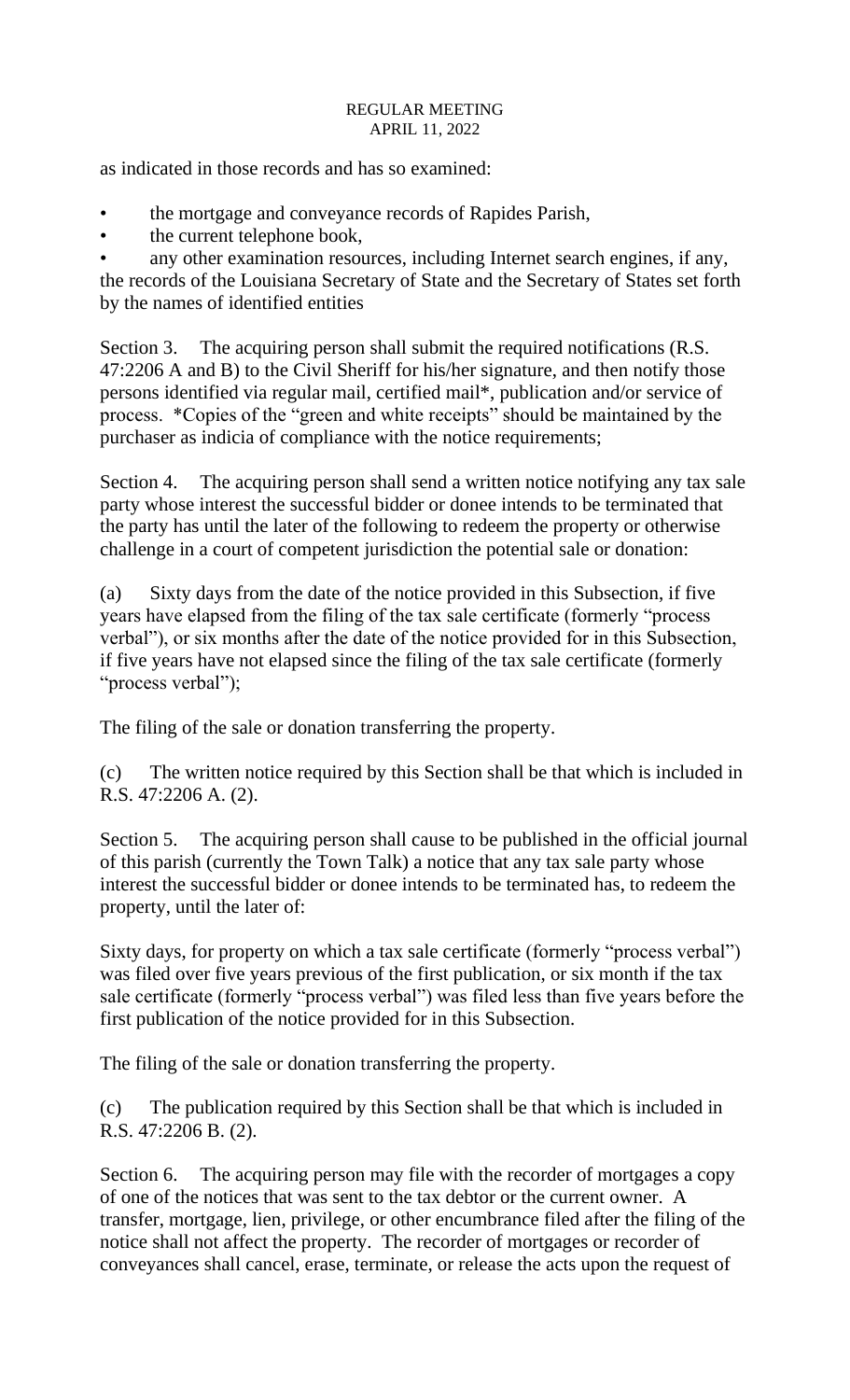the acquiring person.

Section 7. At any time after the expiration of the sixty-day or six-month periods, as applicable, set forth in R.S. 47:2206 (A) and (B), the acquiring person, or his/her successors and assigns, may send to this body a written notice requesting that the sale/donation to him/her be authenticated. The President of the Jury shall authenticate the sale or donation within ten days from the date of the request or as soon thereafter as practical. However, the President shall not execute the act of cash sale or act of donation until the District Attorney's office has certified in writing to the President, that purchaser or donee has complied with the mandates of this Ordinance. The sale price shall be paid by cashier's check or money order at the time of the sale.

NOTE: The initial application fee of \$75.00 and any other costs incurred by the purchaser shall not be applied to the purchase price and shall not be refundable if the purchaser elects not to complete the process.

NOTE: The City of Alexandria and/or the City of Pineville and/or the Parish of Rapides shall reserve all oil, gas and other mineral rights in and to the property to be conveyed, but shall convey the surface rights of the said property.

Section 8. The acquiring person shall be responsible for filing the sale or donation and payment of all filing fees.

Section 9. The only warranty owed by the political subdivision or the municipalities shall be a warranty against eviction resulting from a prior alienation by the political subdivision or the municipality.

All sales and donations shall be without warranty, either expressed or implied, even as to return or reduction of the purchase price, including without limitation the warranty against exhibitory defects or vices and the warranty that the thing sole is reasonable fit for its ordinary purpose or the acquiring person's intended or particular purpose.

(b) These waivers or exclusions of warranties shall be self-operative regardless of whether the waivers or exclusions are contained in the act of sale or donation, and regardless of whether they are clear and unambiguous, and regardless of whether they are brought to the attention of the acquiring person. This provision supersedes the requirements of any other law.

(c) The writing constituting the sale shall be in the form as provided in R.S. 47:2207 B. and the writing constituting the donation shall be that which is included in R.S. 47:2207 C.

Section 10. The provisions of R.S. 41:1338 shall not apply to the property being sold or donated in accordance with this Ordinance.

Section 11. A certified copy of the sale or donation shall be prima facie evidence of the regularity of all matters dealing with the sale or donation and the validity of the sale or donation.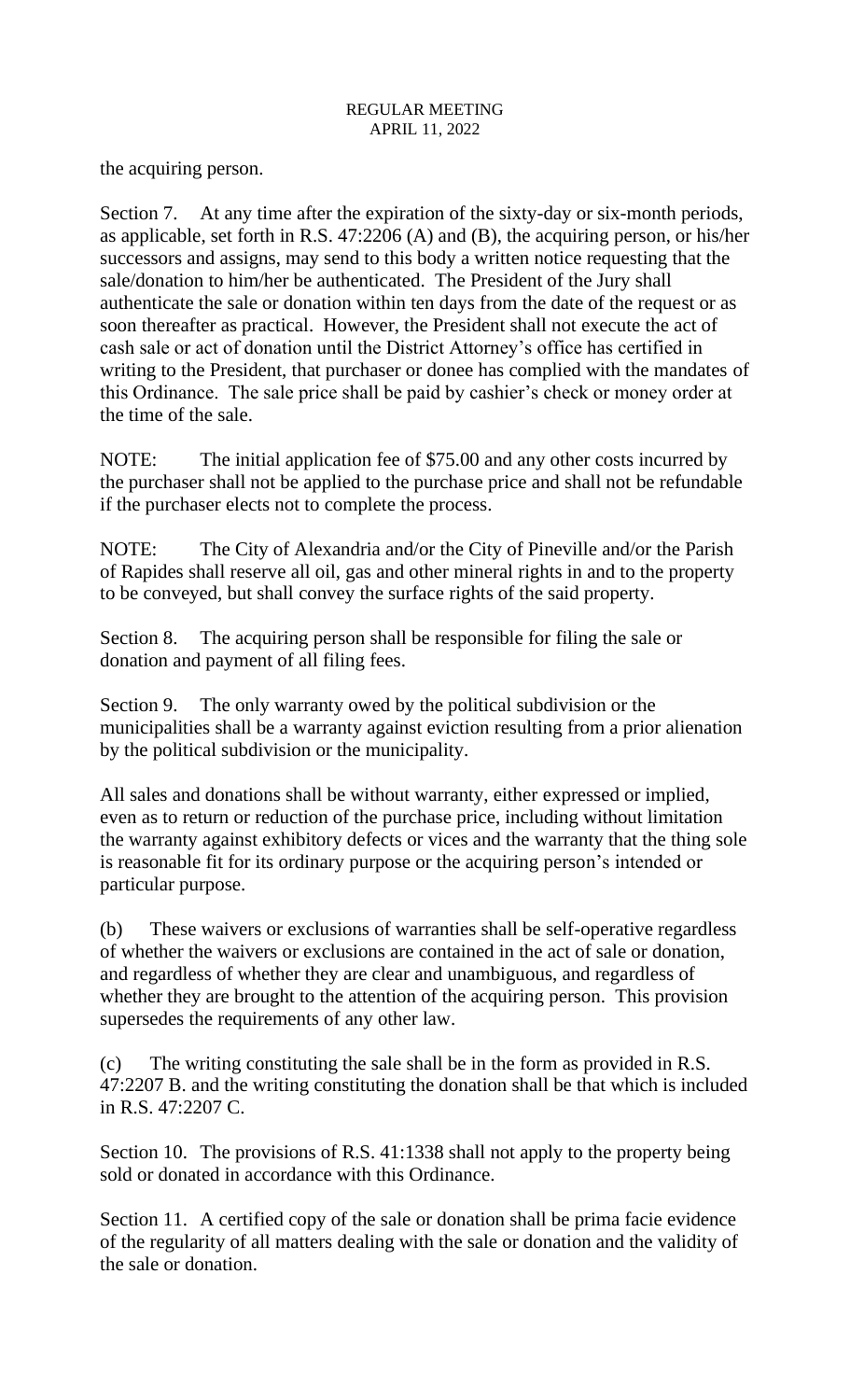Section 12. Contemporaneously with or subsequent to the filing of the sale or donation of adjudicated property, the acquiring person, his/her successors, or assigns, may file with the recorder of mortgages an affidavit indicating how the tax sale parties whose interest the acquiring person, his/her successors, or assigns, intends to be terminated were identified, how the address of each tax sale party was obtained, how the written notice was sent, the results of sending the written notice, and the dates of publication.

(a) The affidavit may also contain a statement of the interest to which the purchaser or donee takes subject. The recorder of mortgages shall index the affidavit only under the names of the owner filing the affidavit and the tax debtor, as mortgagors.

(b) The affidavit described herein shall be sufficient if it follows the form articulated in R.S. 47:2208.

(c) With respect to a sale, the filing of the affidavit provided herein shall operate as a cancellation, termination, release, or erasure of record of all statutory impositions of all political subdivisions then due and owing, of all governmental liens, and of all interests, liens, mortgages, privileges, and other encumbrances recorded against the property sold and listed in the affidavit.

(d) With respect to a donation, the filing of the affidavit provided herein shall operate as a cancellation, termination, release, or erasure of record of all statutory impositions of all political subdivisions then due and owing, of all governmental liens, and of all interests, liens, mortgages, privileges, and other encumbrances recorded against the property sold and listed in the affidavit.

(e) Upon filing of the affidavit, the recorder of mortgages or the recorder of conveyances shall treat as canceled, terminated, released, or erased, all those liens, privileges, mortgages or other encumbrances canceled, terminated, released or erased under subsections (c) or (d) of this Section, only insofar as they affect the property.

(f) The owner filing the affidavit shall be liable to and indemnify the recorder of mortgages, the recorder of conveyances, and any other person relying on the cancellation, termination, release, or erasure by affidavit for any dames that they may suffer as a consequence of such reliance if the recorded affidavit contains materially false or incorrect statements that cause the recorder to incorrectly cancel, terminate, release, or erase any interest listed in the affidavit. The recorder of mortgages and the recorder of conveyances shall not be liable for any damages resulting to any person or entity as a consequence of the cancellation, termination, release or erasure of any interest in compliance with this Section.

THUS PASSED, APPROVED AND ADOPTED on this 11th of April, 2022.

On motion by Mr. Jay Scott, seconded by Mr. Bubba Moreau, the following ordinance was presented and unanimously adopted:

# **ORDINANCE**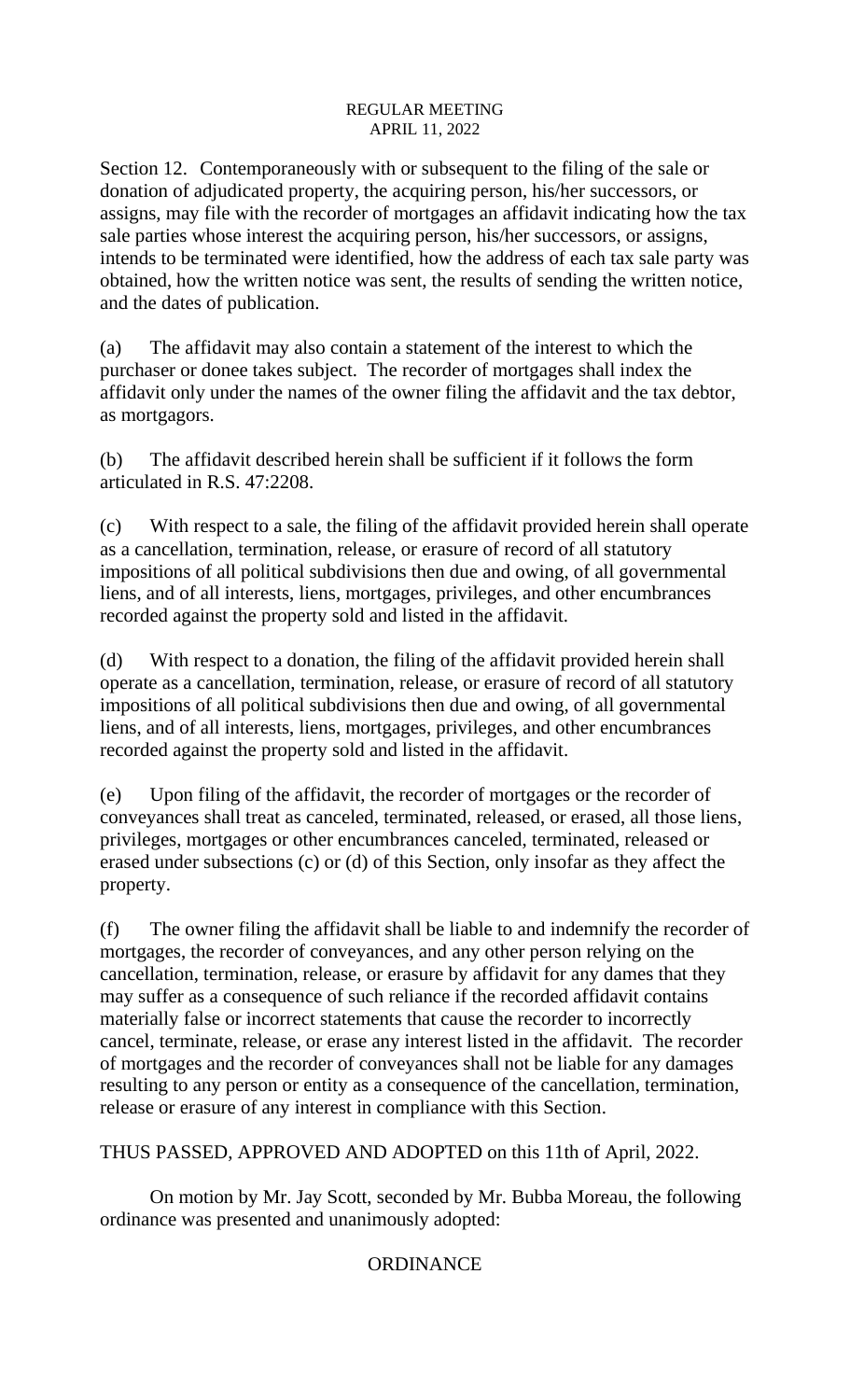# AUTHORIZING THE RAPIDES PARISH POLICE JURY TO SELL TO: Yathisa Shinhoster FOR THE CONSIDERATION OF \$2,333.33 CASH

WHEREAS, the City of Alexandria and/or the City of Pineville and/or Parish of Rapides owns property described as

A certain piece, parcel or tract of land together with all buildings and Improvements thereon situated and all rights, way and privileges thereon appertaining, being, lying and situated in Rapides Parish, Louisiana, and being Lot Fifteen (15), Square Sixteen (16) S. A. Guy Addition, the City of Alexandria, records of Rapides Parish, Louisiana.

Municipal Address of the Property: 1832 Rensselaer Street, Alexandria, LA

said property having been adjudicated to either of aforementioned Cities and/or the Parish for unpaid property taxes; and

WHEREAS, a request has been received from Yathisa Shinhoster to purchase said property for the consideration of \$2,333.33 (Two Thousand Three Hundred Thirty-Three Dollars and Thirty-Three Cents) cash, at the time of sale, said consideration representing the total of the statutory impositions, governmental liens, and costs of sale or two-thirds (2/3) of the appraised value of the property; and,

WHEREAS, this Jury is of the opinion that it would be in the public interest to convey the above-mentioned property to Yathisa Shinhoster, 1834 Rensselaer Street, Alexandria, LA 71301, for the offered consideration.

NOW, THEREFORE, BE IT ORDAINED by the Rapides Parish Police Jury that:

Section 1. A certain piece, parcel or tract of land together with all buildings and Improvements thereon situated and all rights, way and privileges thereon appertaining, being, lying and situated in Rapides Parish, Louisiana, and being Lot Fifteen (15), Square Sixteen (16) S. A. Guy Addition, the City of Alexandria, records of Rapides Parish, Louisiana.

Municipal Address of the Property: 1832 Renssalaer Street, Alexandria, LA

Rapides Parish, Louisiana, should be re-entered into the stream of commerce thereby serving the public interest.

Section 2. The acquiring person shall certify, in writing, to the Purchasing Department that he/she or his/her agent has searched for all names and last known addresses of all owners, mortgages, and any other person(s) who may have a vested or contingent interest in the property, or who have filed a request for notice as indicated in those records and has so examined:

- the mortgage and conveyance records of Rapides Parish,
- the current telephone book,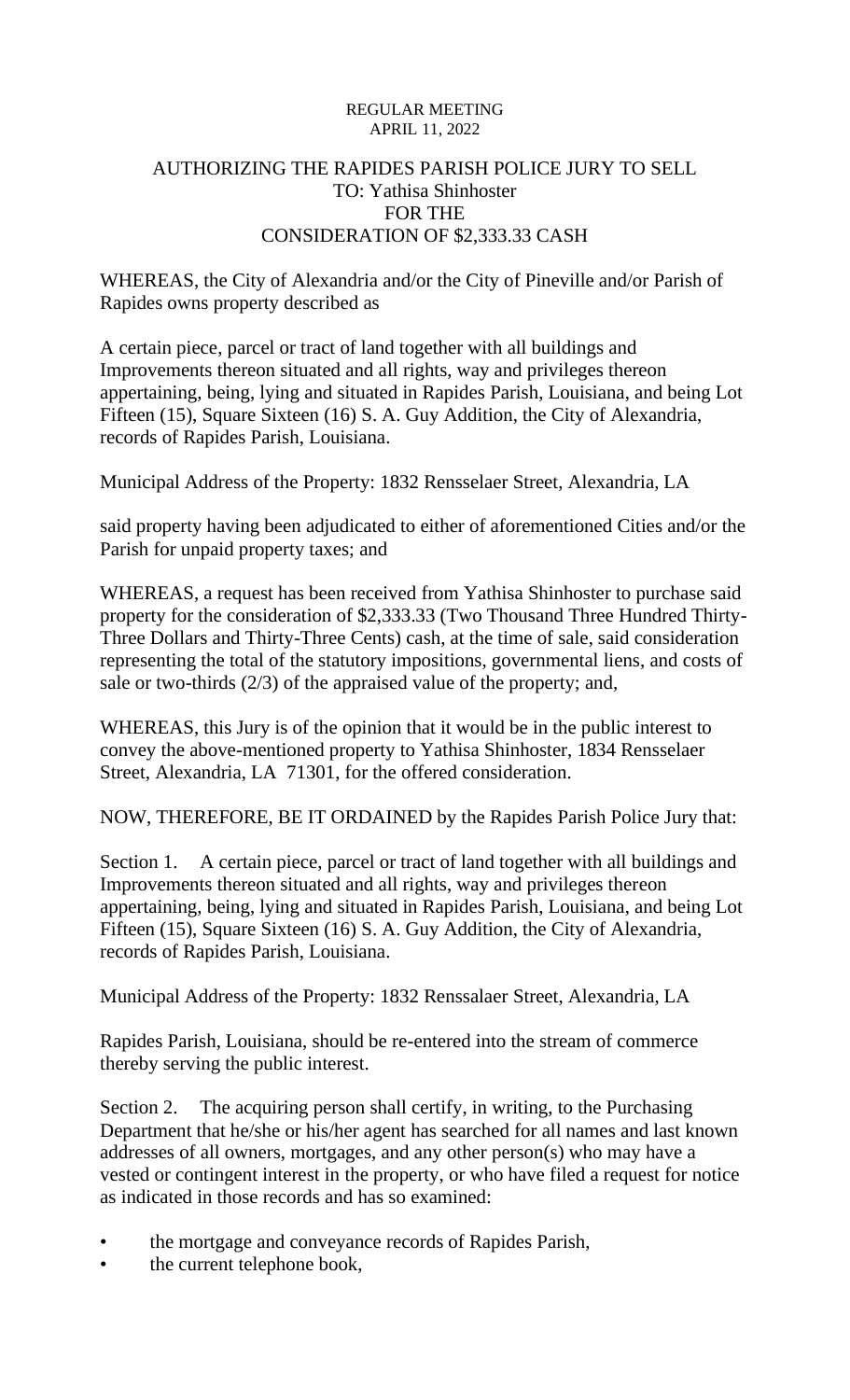any other examination resources, including Internet search engines, if any, the records of the Louisiana Secretary of State and the Secretary of States set forth by the names of identified entities

Section 3. The acquiring person shall submit the required notifications (R.S. 47:2206 A and B) to the Civil Sheriff for his/her signature, and then notify those persons identified via regular mail, certified mail\*, publication and/or service of process. \*Copies of the "green and white receipts" should be maintained by the purchaser as indicia of compliance with the notice requirements;

Section 4. The acquiring person shall send a written notice notifying any tax sale party whose interest the successful bidder or donee intends to be terminated that the party has until the later of the following to redeem the property or otherwise challenge in a court of competent jurisdiction the potential sale or donation:

(a) Sixty days from the date of the notice provided in this Subsection, if five years have elapsed from the filing of the tax sale certificate (formerly "process verbal"), or six months after the date of the notice provided for in this Subsection, if five years have not elapsed since the filing of the tax sale certificate (formerly "process verbal");

The filing of the sale or donation transferring the property.

(c) The written notice required by this Section shall be that which is included in R.S. 47:2206 A. (2).

Section 5. The acquiring person shall cause to be published in the official journal of this parish (currently the Town Talk) a notice that any tax sale party whose interest the successful bidder or donee intends to be terminated has, to redeem the property, until the later of:

Sixty days, for property on which a tax sale certificate (formerly "process verbal") was filed over five years previous of the first publication, or six month if the tax sale certificate (formerly "process verbal") was filed less than five years before the first publication of the notice provided for in this Subsection.

The filing of the sale or donation transferring the property.

(c) The publication required by this Section shall be that which is included in R.S. 47:2206 B. (2).

Section 6. The acquiring person may file with the recorder of mortgages a copy of one of the notices that was sent to the tax debtor or the current owner. A transfer, mortgage, lien, privilege, or other encumbrance filed after the filing of the notice shall not affect the property. The recorder of mortgages or recorder of conveyances shall cancel, erase, terminate, or release the acts upon the request of the acquiring person.

Section 7. At any time after the expiration of the sixty-day or six-month periods, as applicable, set forth in R.S. 47:2206 (A) and (B), the acquiring person, or his/her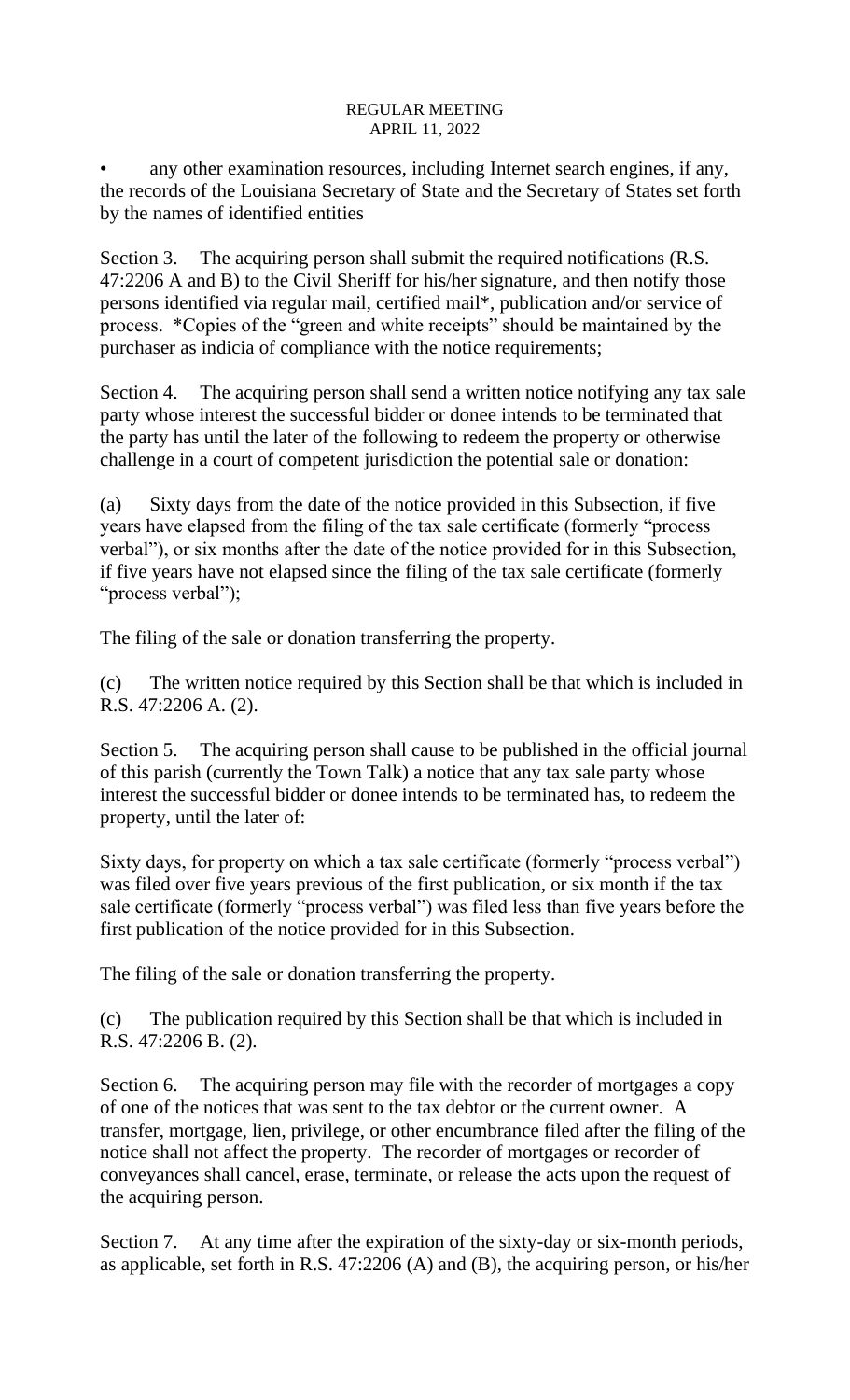successors and assigns, may send to this body a written notice requesting that the sale/donation to him/her be authenticated. The President of the Jury shall authenticate the sale or donation within ten days from the date of the request or as soon thereafter as practical. However, the President shall not execute the act of cash sale or act of donation until the District Attorney's office has certified in writing to the President, that purchaser or donee has complied with the mandates of this Ordinance. The sale price shall be paid by cashier's check or money order at the time of the sale.

NOTE: The initial application fee of \$75.00 and any other costs incurred by the purchaser shall not be applied to the purchase price and shall not be refundable if the purchaser elects not to complete the process.

NOTE: The City of Alexandria and/or the City of Pineville and/or the Parish of Rapides shall reserve all oil, gas and other mineral rights in and to the property to be conveyed, but shall convey the surface rights of the said property.

Section 8. The acquiring person shall be responsible for filing the sale or donation and payment of all filing fees.

Section 9. The only warranty owed by the political subdivision or the municipalities shall be a warranty against eviction resulting from a prior alienation by the political subdivision or the municipality.

All sales and donations shall be without warranty, either expressed or implied, even as to return or reduction of the purchase price, including without limitation the warranty against exhibitory defects or vices and the warranty that the thing sole is reasonable fit for its ordinary purpose or the acquiring person's intended or particular purpose.

(b) These waivers or exclusions of warranties shall be self-operative regardless of whether the waivers or exclusions are contained in the act of sale or donation, and regardless of whether they are clear and unambiguous, and regardless of whether they are brought to the attention of the acquiring person. This provision supersedes the requirements of any other law.

(c) The writing constituting the sale shall be in the form as provided in R.S. 47:2207 B. and the writing constituting the donation shall be that which is included in R.S. 47:2207 C.

Section 10. The provisions of R.S. 41:1338 shall not apply to the property being sold or donated in accordance with this Ordinance.

Section 11. A certified copy of the sale or donation shall be prima facie evidence of the regularity of all matters dealing with the sale or donation and the validity of the sale or donation.

Section 12. Contemporaneously with or subsequent to the filing of the sale or donation of adjudicated property, the acquiring person, his/her successors, or assigns, may file with the recorder of mortgages an affidavit indicating how the tax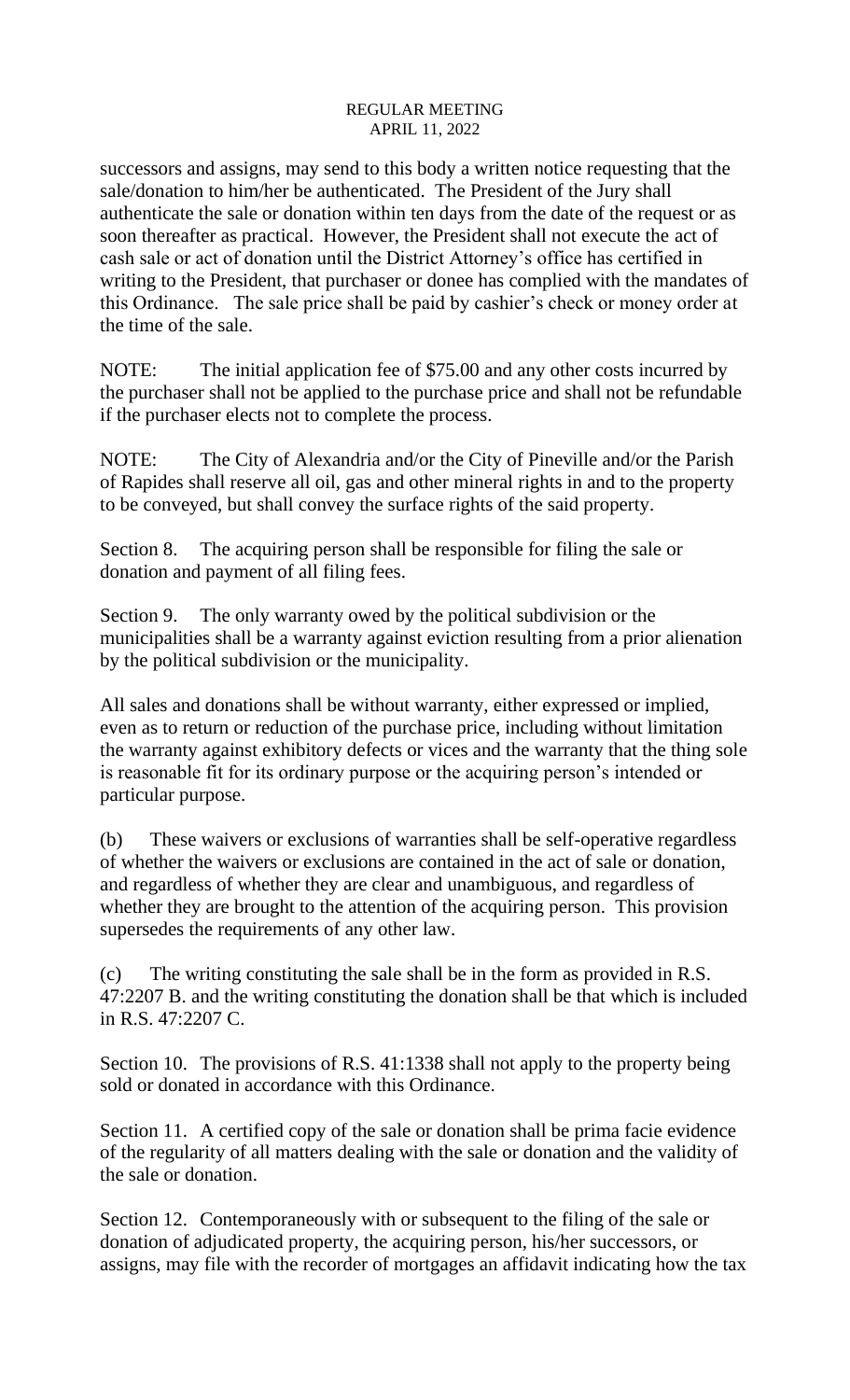sale parties whose interest the acquiring person, his/her successors, or assigns, intends to be terminated were identified, how the address of each tax sale party was obtained, how the written notice was sent, the results of sending the written notice, and the dates of publication.

(a) The affidavit may also contain a statement of the interest to which the purchaser or donee takes subject. The recorder of mortgages shall index the affidavit only under the names of the owner filing the affidavit and the tax debtor, as mortgagors.

(b) The affidavit described herein shall be sufficient if it follows the form articulated in R.S. 47:2208.

(c) With respect to a sale, the filing of the affidavit provided herein shall operate as a cancellation, termination, release, or erasure of record of all statutory impositions of all political subdivisions then due and owing, of all governmental liens, and of all interests, liens, mortgages, privileges, and other encumbrances recorded against the property sold and listed in the affidavit.

(d) With respect to a donation, the filing of the affidavit provided herein shall operate as a cancellation, termination, release, or erasure of record of all statutory impositions of all political subdivisions then due and owing, of all governmental liens, and of all interests, liens, mortgages, privileges, and other encumbrances recorded against the property sold and listed in the affidavit.

(e) Upon filing of the affidavit, the recorder of mortgages or the recorder of conveyances shall treat as canceled, terminated, released, or erased, all those liens, privileges, mortgages or other encumbrances canceled, terminated, released or erased under subsections (c) or (d) of this Section, only insofar as they affect the property.

(f) The owner filing the affidavit shall be liable to and indemnify the recorder of mortgages, the recorder of conveyances, and any other person relying on the cancellation, termination, release, or erasure by affidavit for any dames that they may suffer as a consequence of such reliance if the recorded affidavit contains materially false or incorrect statements that cause the recorder to incorrectly cancel, terminate, release, or erase any interest listed in the affidavit. The recorder of mortgages and the recorder of conveyances shall not be liable for any damages resulting to any person or entity as a consequence of the cancellation, termination, release or erasure of any interest in compliance with this Section.

THUS PASSED, APPROVED AND ADOPTED on this 11th of April, 2022.

On motion by Mr. Jay Scott, seconded by Mr. Bubba Moreau, the following ordinance was presented and unanimously adopted:

> **ORDINANCE** AUTHORIZING THE RAPIDES PARISH POLICE JURY TO SELL TO: Martha and Leandria Goff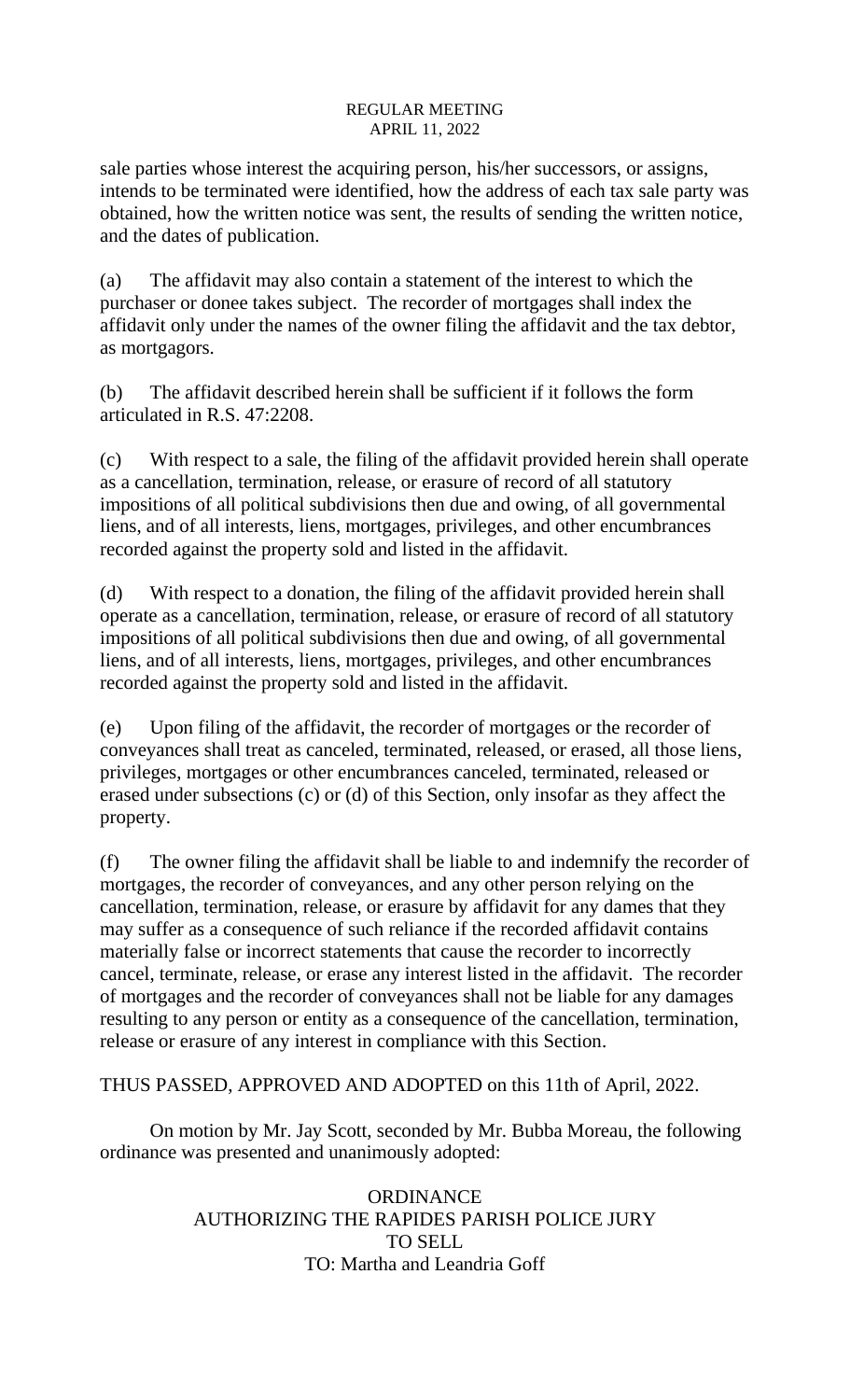# FOR THE CONSIDERATION OF \$1,000.00 CASH

WHEREAS, the City of Alexandria and/or the City of Pineville and/or Parish of Rapides owns property described as

A certain piece, parcel or tract of land together with all buildings and Improvements thereon situated and all rights, way and privileges thereon appertaining, being, lying and situated in Rapides Parish, Louisiana, and being Lot 0.0266 on Highway Twenty (20) on Taylor Hill, Section Twelve (12), records of Rapides Parish, Louisiana.

Bearing No Municipal Address: O Goff Road, Alexandria, LA

said property having been adjudicated to either of aforementioned Cities and/or the Parish for unpaid property taxes; and

WHEREAS, a request has been received from Martha and Leandria Goff, to purchase said property for the consideration of \$1,000.00 (One Thousand Dollars and Zero Cents) cash, at the time of sale, said consideration representing the total of the statutory impositions, governmental liens, and costs of sale or two-thirds (2/3) of the appraised value of the property; and,

WHEREAS, this Jury is of the opinion that it would be in the public interest to convey the above-mentioned property to Martha and Leandria Goff, 20 Goff Road, Lena, LA 71447, for the offered consideration.

NOW, THEREFORE, BE IT ORDAINED by the Rapides Parish Police Jury that:

Section 1. A certain piece, parcel or tract of land together with all buildings and Improvements thereon situated and all rights, way and privileges thereon appertaining, being, lying and situated in Rapides Parish, Louisiana, and being Lot 0.0266 on Highway Twenty (20) on Taylor Hill, Section Twelve (12), records of Rapides Parish, Louisiana.

Bearing No Municipal Address: 0 Goff Road, Lena, LA 71447, Alexandria, LA

Rapides Parish, Louisiana, should be re-entered into the stream of commerce thereby serving the public interest.

Section 2. The acquiring person shall certify, in writing, to the Purchasing Department that he/she or his/her agent has searched for all names and last known addresses of all owners, mortgages, and any other person(s) who may have a vested or contingent interest in the property, or who have filed a request for notice as indicated in those records and has so examined:

- the mortgage and conveyance records of Rapides Parish,
- the current telephone book,
- any other examination resources, including Internet search engines, if any, the records of the Louisiana Secretary of State and the Secretary of States set forth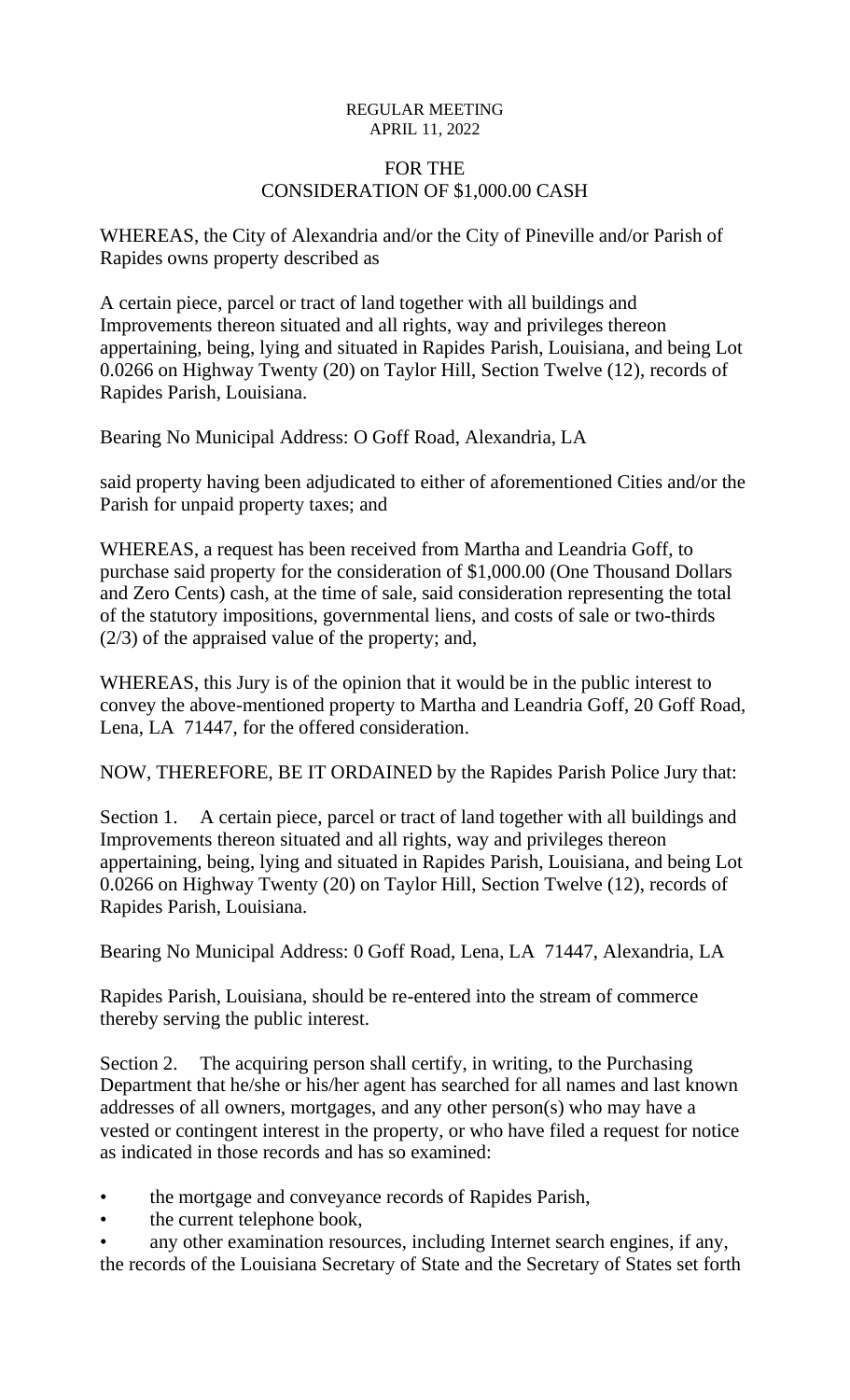by the names of identified entities

Section 3. The acquiring person shall submit the required notifications (R.S. 47:2206 A and B) to the Civil Sheriff for his/her signature, and then notify those persons identified via regular mail, certified mail\*, publication and/or service of process. \*Copies of the "green and white receipts" should be maintained by the purchaser as indicia of compliance with the notice requirements;

Section 4. The acquiring person shall send a written notice notifying any tax sale party whose interest the successful bidder or donee intends to be terminated that the party has until the later of the following to redeem the property or otherwise challenge in a court of competent jurisdiction the potential sale or donation:

(a) Sixty days from the date of the notice provided in this Subsection, if five years have elapsed from the filing of the tax sale certificate (formerly "process verbal"), or six months after the date of the notice provided for in this Subsection, if five years have not elapsed since the filing of the tax sale certificate (formerly "process verbal");

The filing of the sale or donation transferring the property.

(c) The written notice required by this Section shall be that which is included in R.S. 47:2206 A. (2).

Section 5. The acquiring person shall cause to be published in the official journal of this parish (currently the Town Talk) a notice that any tax sale party whose interest the successful bidder or donee intends to be terminated has, to redeem the property, until the later of:

Sixty days, for property on which a tax sale certificate (formerly "process verbal") was filed over five years previous of the first publication, or six month if the tax sale certificate (formerly "process verbal") was filed less than five years before the first publication of the notice provided for in this Subsection.

The filing of the sale or donation transferring the property.

(c) The publication required by this Section shall be that which is included in R.S. 47:2206 B. (2).

Section 6. The acquiring person may file with the recorder of mortgages a copy of one of the notices that was sent to the tax debtor or the current owner. A transfer, mortgage, lien, privilege, or other encumbrance filed after the filing of the notice shall not affect the property. The recorder of mortgages or recorder of conveyances shall cancel, erase, terminate, or release the acts upon the request of the acquiring person.

Section 7. At any time after the expiration of the sixty-day or six-month periods, as applicable, set forth in R.S. 47:2206 (A) and (B), the acquiring person, or his/her successors and assigns, may send to this body a written notice requesting that the sale/donation to him/her be authenticated. The President of the Jury shall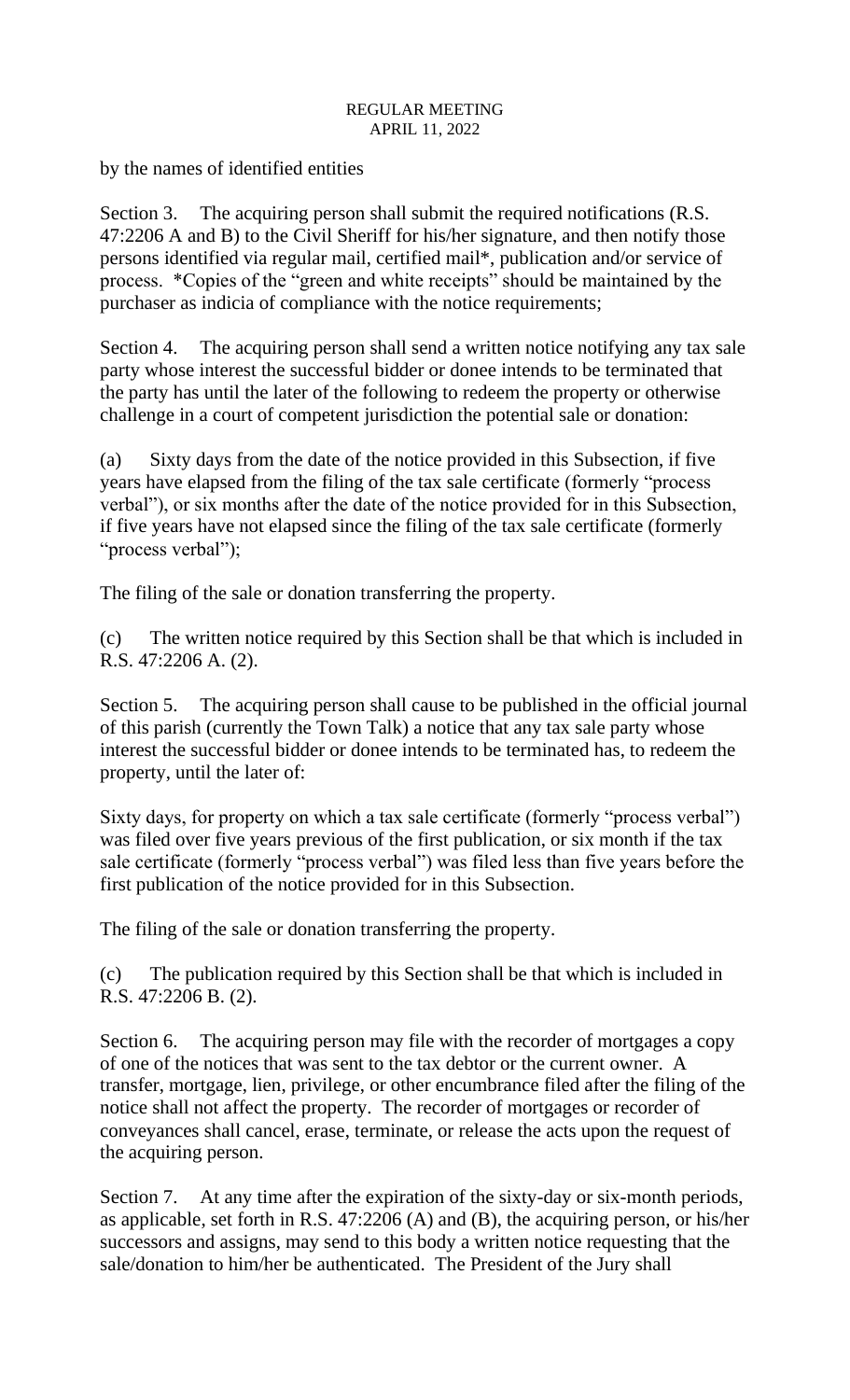authenticate the sale or donation within ten days from the date of the request or as soon thereafter as practical. However, the President shall not execute the act of cash sale or act of donation until the District Attorney's office has certified in writing to the President, that purchaser or donee has complied with the mandates of this Ordinance. The sale price shall be paid by cashier's check or money order at the time of the sale.

NOTE: The initial application fee of \$75.00 and any other costs incurred by the purchaser shall not be applied to the purchase price and shall not be refundable if the purchaser elects not to complete the process.

NOTE: The City of Alexandria and/or the City of Pineville and/or the Parish of Rapides shall reserve all oil, gas and other mineral rights in and to the property to be conveyed, but shall convey the surface rights of the said property.

Section 8. The acquiring person shall be responsible for filing the sale or donation and payment of all filing fees.

Section 9. The only warranty owed by the political subdivision or the municipalities shall be a warranty against eviction resulting from a prior alienation by the political subdivision or the municipality.

All sales and donations shall be without warranty, either expressed or implied, even as to return or reduction of the purchase price, including without limitation the warranty against exhibitory defects or vices and the warranty that the thing sole is reasonable fit for its ordinary purpose or the acquiring person's intended or particular purpose.

(b) These waivers or exclusions of warranties shall be self-operative regardless of whether the waivers or exclusions are contained in the act of sale or donation, and regardless of whether they are clear and unambiguous, and regardless of whether they are brought to the attention of the acquiring person. This provision supersedes the requirements of any other law.

(c) The writing constituting the sale shall be in the form as provided in R.S. 47:2207 B. and the writing constituting the donation shall be that which is included in R.S. 47:2207 C.

Section 10. The provisions of R.S. 41:1338 shall not apply to the property being sold or donated in accordance with this Ordinance.

Section 11. A certified copy of the sale or donation shall be prima facie evidence of the regularity of all matters dealing with the sale or donation and the validity of the sale or donation.

Section 12. Contemporaneously with or subsequent to the filing of the sale or donation of adjudicated property, the acquiring person, his/her successors, or assigns, may file with the recorder of mortgages an affidavit indicating how the tax sale parties whose interest the acquiring person, his/her successors, or assigns, intends to be terminated were identified, how the address of each tax sale party was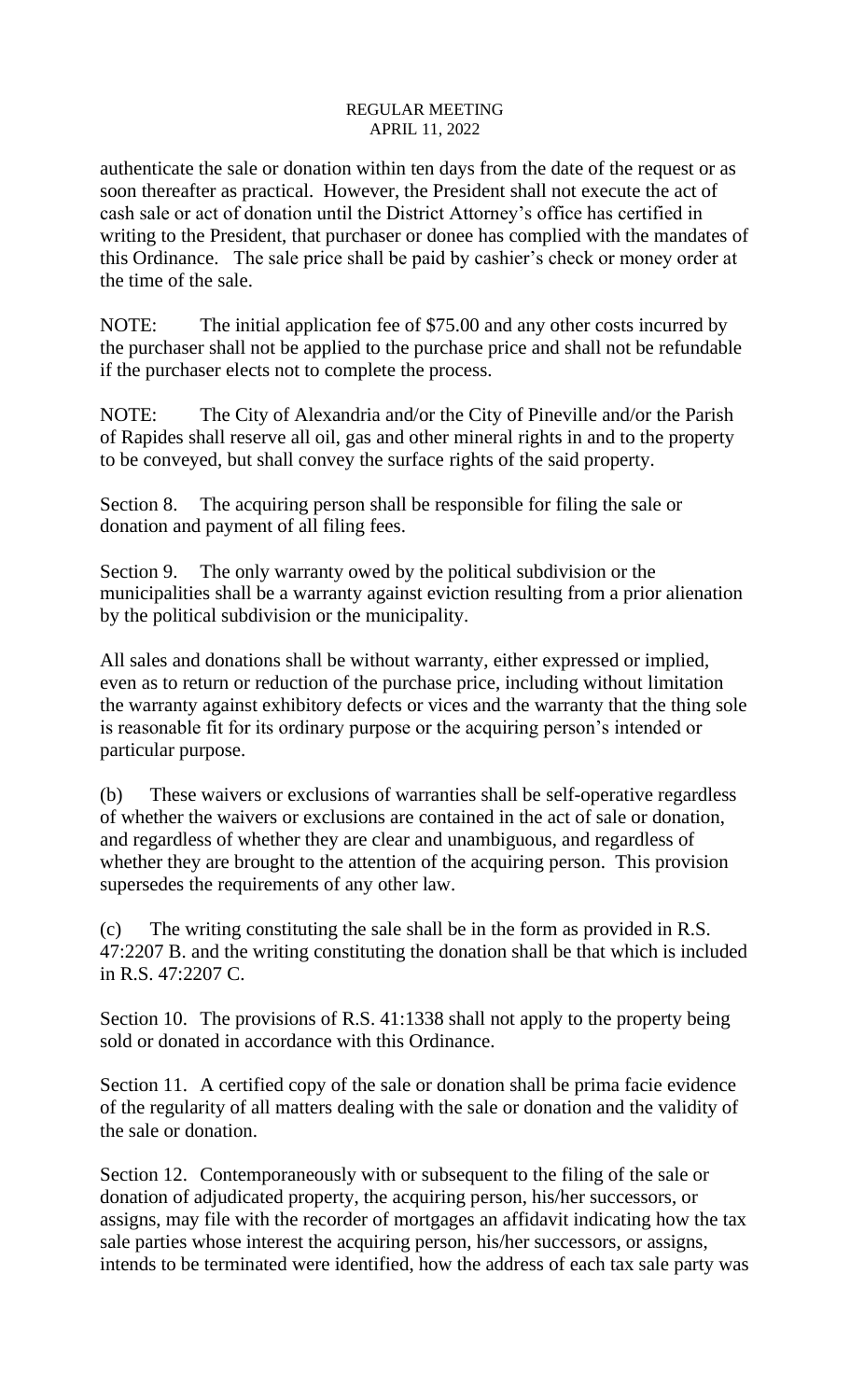obtained, how the written notice was sent, the results of sending the written notice, and the dates of publication.

(a) The affidavit may also contain a statement of the interest to which the purchaser or donee takes subject. The recorder of mortgages shall index the affidavit only under the names of the owner filing the affidavit and the tax debtor, as mortgagors.

(b) The affidavit described herein shall be sufficient if it follows the form articulated in R.S. 47:2208.

(c) With respect to a sale, the filing of the affidavit provided herein shall operate as a cancellation, termination, release, or erasure of record of all statutory impositions of all political subdivisions then due and owing, of all governmental liens, and of all interests, liens, mortgages, privileges, and other encumbrances recorded against the property sold and listed in the affidavit.

(d) With respect to a donation, the filing of the affidavit provided herein shall operate as a cancellation, termination, release, or erasure of record of all statutory impositions of all political subdivisions then due and owing, of all governmental liens, and of all interests, liens, mortgages, privileges, and other encumbrances recorded against the property sold and listed in the affidavit.

(e) Upon filing of the affidavit, the recorder of mortgages or the recorder of conveyances shall treat as canceled, terminated, released, or erased, all those liens, privileges, mortgages or other encumbrances canceled, terminated, released or erased under subsections (c) or (d) of this Section, only insofar as they affect the property.

(f) The owner filing the affidavit shall be liable to and indemnify the recorder of mortgages, the recorder of conveyances, and any other person relying on the cancellation, termination, release, or erasure by affidavit for any dames that they may suffer as a consequence of such reliance if the recorded affidavit contains materially false or incorrect statements that cause the recorder to incorrectly cancel, terminate, release, or erase any interest listed in the affidavit. The recorder of mortgages and the recorder of conveyances shall not be liable for any damages resulting to any person or entity as a consequence of the cancellation, termination, release or erasure of any interest in compliance with this Section.

THUS PASSED, APPROVED AND ADOPTED on this 11th of April, 2022.

On motion by Mr. Ollie Overton, seconded by Mr. Jay Scott, the following ordinance was presented and unanimously adopted:

**ORDINANCE** AUTHORIZING THE RAPIDES PARISH POLICE JURY TO SELL TO: Angela Davis FOR THE CONSIDERATION OF \$2,333.33 CASH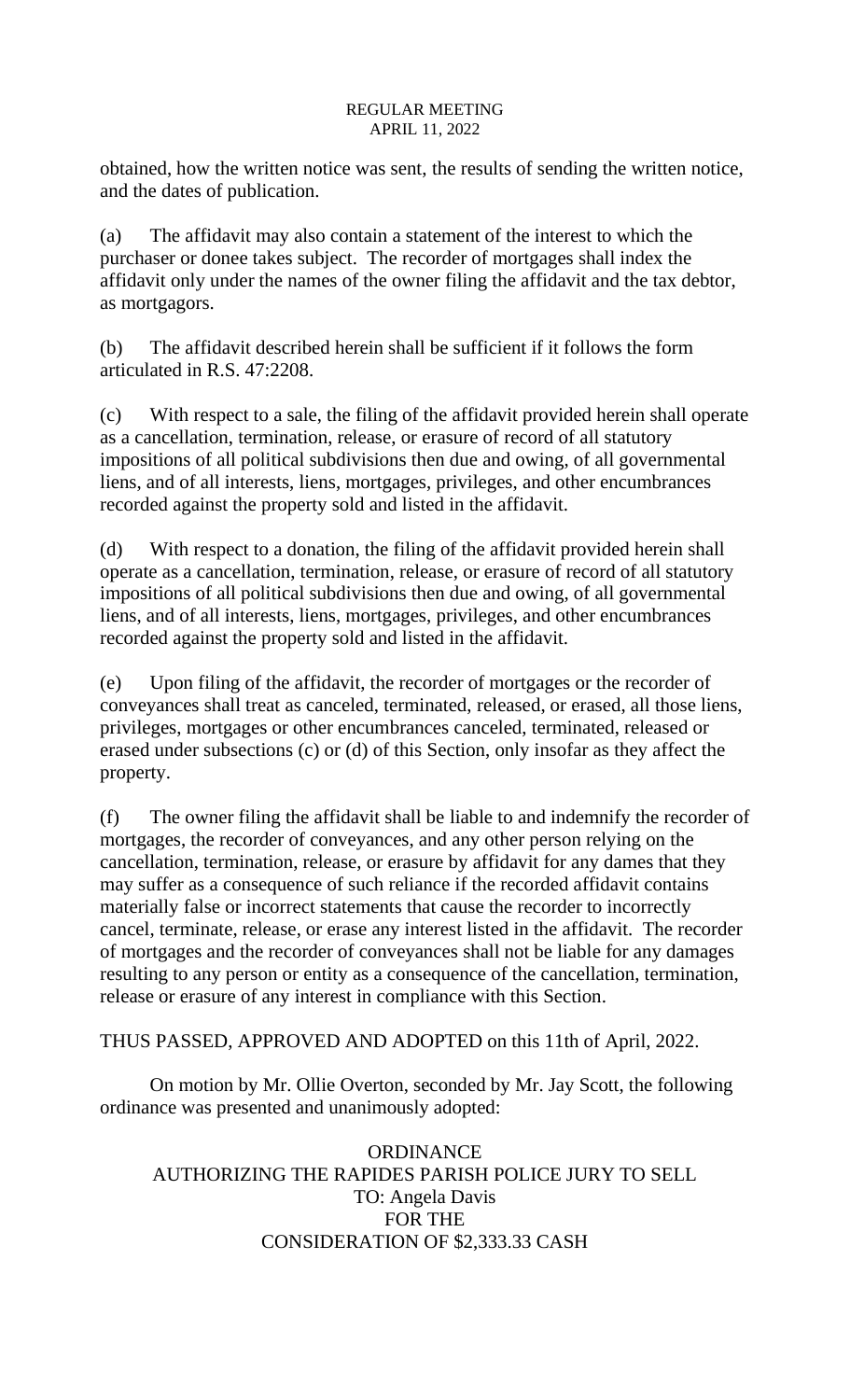WHEREAS, the City of Alexandria and/or the City of Pineville and/or Parish of Rapides owns property described as

A certain piece, parcel or tract of land together with all buildings and Improvements thereon situated and all rights, way and privileges thereon appertaining, being, lying and situated in Rapides Parish, Louisiana, and being Lot One (1), Square Eight (8), I. W. Ball Addition, the City of Alexandria, records of Rapides Parish, Louisiana.

Municipal Address of the Property: 1800 Day Street, Alexandria, LA

said property having been adjudicated to either of aforementioned Cities and/or the Parish for unpaid property taxes; and

WHEREAS, a request has been received from Angela Davis, to purchase said property for the consideration of \$2,333.33 (Two Thousand Three Hundred Thirty-Three Dollars and Thirty-Three Cents) cash, at the time of sale, said consideration representing the total of the statutory impositions, governmental liens, and costs of sale or two-thirds (2/3) of the appraised value of the property; and,

WHEREAS, this Jury is of the opinion that it would be in the public interest to convey the above-mentioned property to Angela Davis, 705 18th Street, Alexandria, LA 71301 for the offered consideration.

NOW, THEREFORE, BE IT ORDAINED by the Rapides Parish Police Jury that:

Section 1. A certain piece, parcel or tract of land together with all buildings and Improvements thereon situated and all rights, way and privileges thereon appertaining, being, lying and situated in Rapides Parish, Louisiana, and being Lot One (1), Square Eight (8), I. W. Ball Addition, the City of Alexandria, records of Rapides Parish, Louisiana.

Municipal Address of the Property: 1800 Day Street, Alexandria, LA

Rapides Parish, Louisiana, should be re-entered into the stream of commerce thereby serving the public interest.

Section 2. The acquiring person shall certify, in writing, to the Purchasing Department that he/she or his/her agent has searched for all names and last known addresses of all owners, mortgages, and any other person(s) who may have a vested or contingent interest in the property, or who have filed a request for notice as indicated in those records and has so examined:

- the mortgage and conveyance records of Rapides Parish,
- the current telephone book,

any other examination resources, including Internet search engines, if any, the records of the Louisiana Secretary of State and the Secretary of States set forth by the names of identified entities

Section 3. The acquiring person shall submit the required notifications (R.S.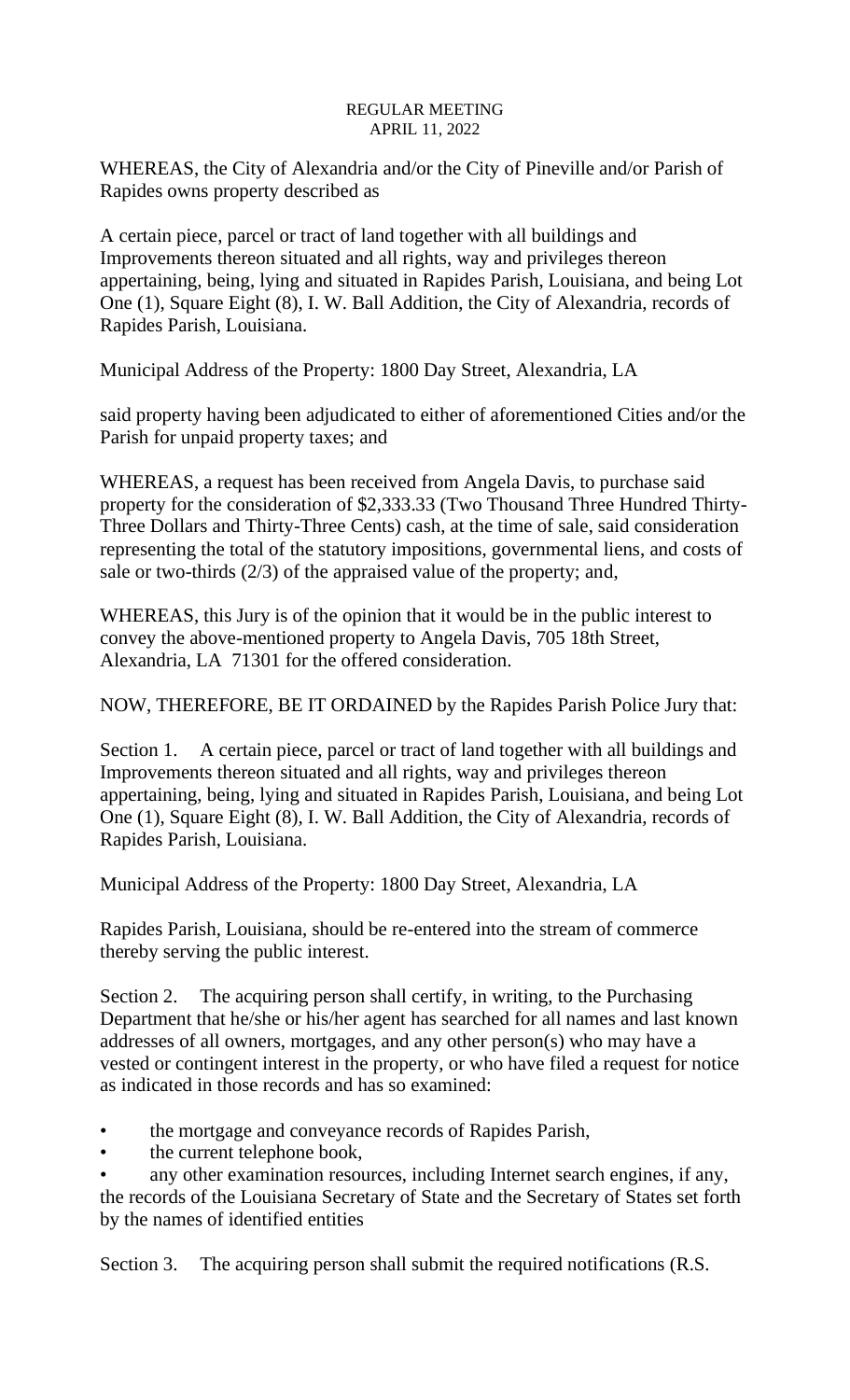47:2206 A and B) to the Civil Sheriff for his/her signature, and then notify those persons identified via regular mail, certified mail\*, publication and/or service of process. \*Copies of the "green and white receipts" should be maintained by the purchaser as indicia of compliance with the notice requirements;

Section 4. The acquiring person shall send a written notice notifying any tax sale party whose interest the successful bidder or donee intends to be terminated that the party has until the later of the following to redeem the property or otherwise challenge in a court of competent jurisdiction the potential sale or donation:

(a) Sixty days from the date of the notice provided in this Subsection, if five years have elapsed from the filing of the tax sale certificate (formerly "process verbal"), or six months after the date of the notice provided for in this Subsection, if five years have not elapsed since the filing of the tax sale certificate (formerly "process verbal");

The filing of the sale or donation transferring the property.

(c) The written notice required by this Section shall be that which is included in R.S. 47:2206 A. (2).

Section 5. The acquiring person shall cause to be published in the official journal of this parish (currently the Town Talk) a notice that any tax sale party whose interest the successful bidder or donee intends to be terminated has, to redeem the property, until the later of:

Sixty days, for property on which a tax sale certificate (formerly "process verbal") was filed over five years previous of the first publication, or six month if the tax sale certificate (formerly "process verbal") was filed less than five years before the first publication of the notice provided for in this Subsection.

The filing of the sale or donation transferring the property.

(c) The publication required by this Section shall be that which is included in R.S. 47:2206 B. (2).

Section 6. The acquiring person may file with the recorder of mortgages a copy of one of the notices that was sent to the tax debtor or the current owner. A transfer, mortgage, lien, privilege, or other encumbrance filed after the filing of the notice shall not affect the property. The recorder of mortgages or recorder of conveyances shall cancel, erase, terminate, or release the acts upon the request of the acquiring person.

Section 7. At any time after the expiration of the sixty-day or six-month periods, as applicable, set forth in R.S. 47:2206 (A) and (B), the acquiring person, or his/her successors and assigns, may send to this body a written notice requesting that the sale/donation to him/her be authenticated. The President of the Jury shall authenticate the sale or donation within ten days from the date of the request or as soon thereafter as practical. However, the President shall not execute the act of cash sale or act of donation until the District Attorney's office has certified in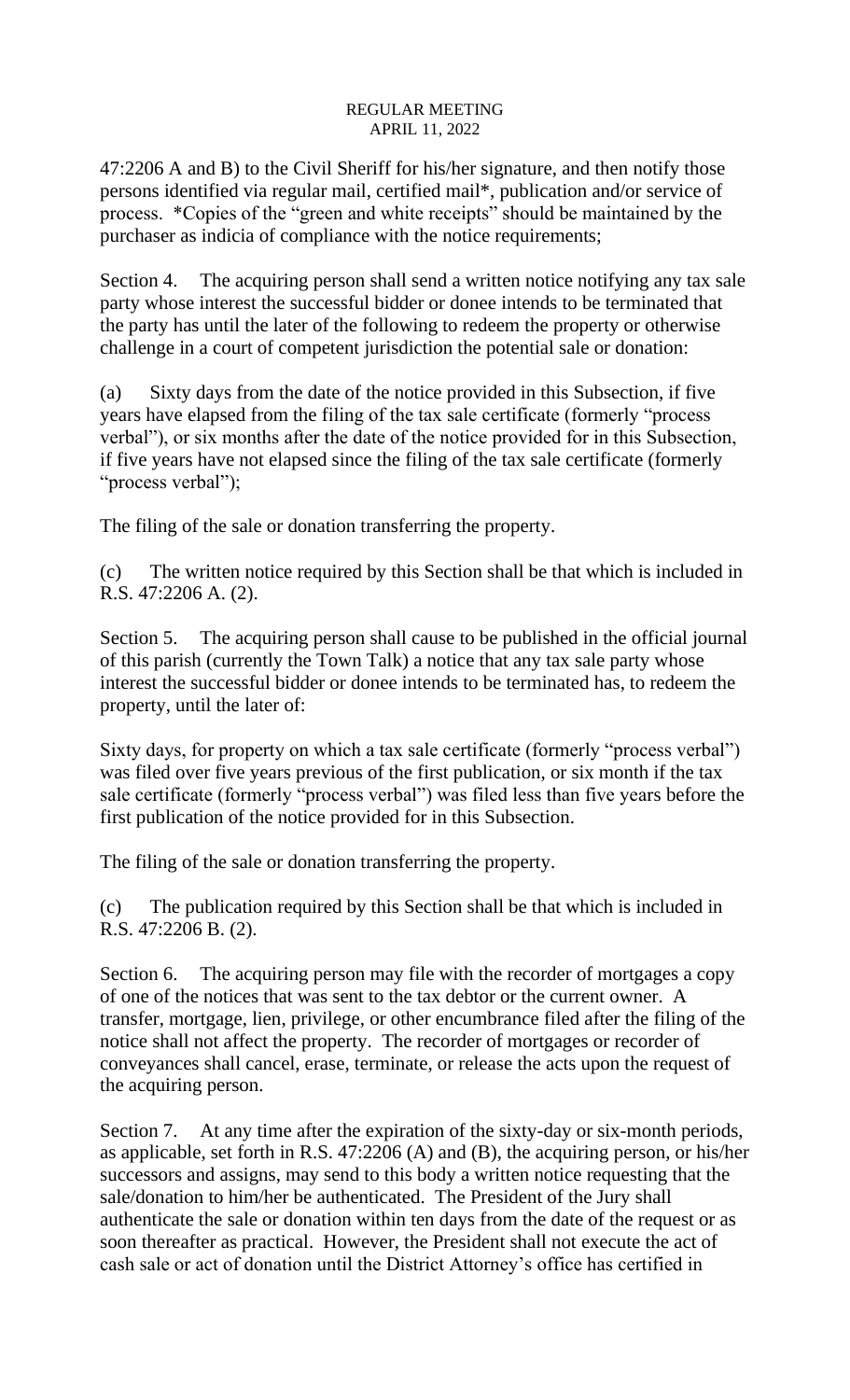writing to the President, that purchaser or donee has complied with the mandates of this Ordinance. The sale price shall be paid by cashier's check or money order at the time of the sale.

NOTE: The initial application fee of \$75.00 and any other costs incurred by the purchaser shall not be applied to the purchase price and shall not be refundable if the purchaser elects not to complete the process.

NOTE: The City of Alexandria and/or the City of Pineville and/or the Parish of Rapides shall reserve all oil, gas and other mineral rights in and to the property to be conveyed, but shall convey the surface rights of the said property.

Section 8. The acquiring person shall be responsible for filing the sale or donation and payment of all filing fees.

Section 9. The only warranty owed by the political subdivision or the municipalities shall be a warranty against eviction resulting from a prior alienation by the political subdivision or the municipality.

All sales and donations shall be without warranty, either expressed or implied, even as to return or reduction of the purchase price, including without limitation the warranty against exhibitory defects or vices and the warranty that the thing sole is reasonable fit for its ordinary purpose or the acquiring person's intended or particular purpose.

(b) These waivers or exclusions of warranties shall be self-operative regardless of whether the waivers or exclusions are contained in the act of sale or donation, and regardless of whether they are clear and unambiguous, and regardless of whether they are brought to the attention of the acquiring person. This provision supersedes the requirements of any other law.

(c) The writing constituting the sale shall be in the form as provided in R.S. 47:2207 B. and the writing constituting the donation shall be that which is included in R.S. 47:2207 C.

Section 10. The provisions of R.S. 41:1338 shall not apply to the property being sold or donated in accordance with this Ordinance.

Section 11. A certified copy of the sale or donation shall be prima facie evidence of the regularity of all matters dealing with the sale or donation and the validity of the sale or donation.

Section 12. Contemporaneously with or subsequent to the filing of the sale or donation of adjudicated property, the acquiring person, his/her successors, or assigns, may file with the recorder of mortgages an affidavit indicating how the tax sale parties whose interest the acquiring person, his/her successors, or assigns, intends to be terminated were identified, how the address of each tax sale party was obtained, how the written notice was sent, the results of sending the written notice, and the dates of publication.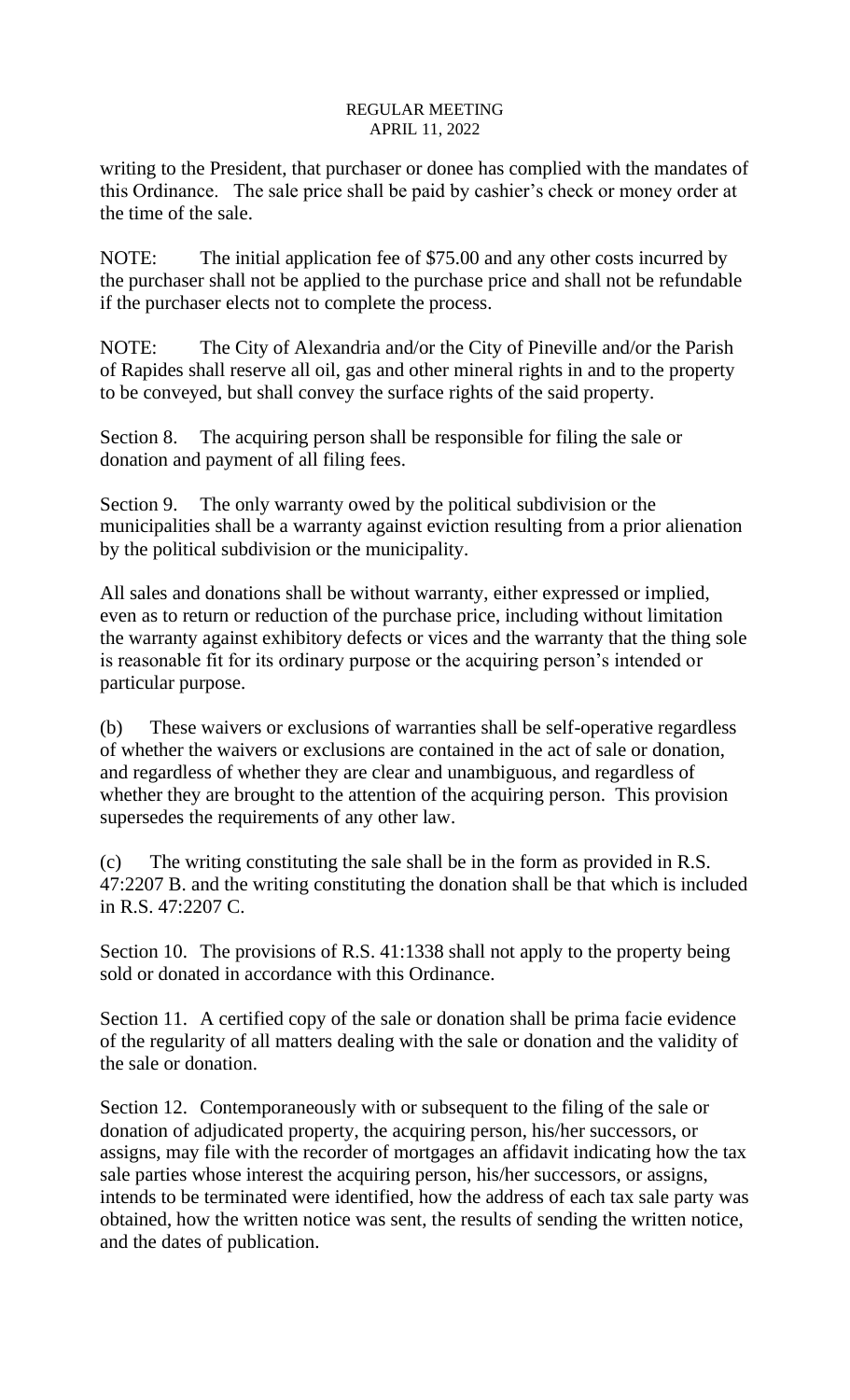(a) The affidavit may also contain a statement of the interest to which the purchaser or donee takes subject. The recorder of mortgages shall index the affidavit only under the names of the owner filing the affidavit and the tax debtor, as mortgagors.

(b) The affidavit described herein shall be sufficient if it follows the form articulated in R.S. 47:2208.

(c) With respect to a sale, the filing of the affidavit provided herein shall operate as a cancellation, termination, release, or erasure of record of all statutory impositions of all political subdivisions then due and owing, of all governmental liens, and of all interests, liens, mortgages, privileges, and other encumbrances recorded against the property sold and listed in the affidavit.

(d) With respect to a donation, the filing of the affidavit provided herein shall operate as a cancellation, termination, release, or erasure of record of all statutory impositions of all political subdivisions then due and owing, of all governmental liens, and of all interests, liens, mortgages, privileges, and other encumbrances recorded against the property sold and listed in the affidavit.

(e) Upon filing of the affidavit, the recorder of mortgages or the recorder of conveyances shall treat as canceled, terminated, released, or erased, all those liens, privileges, mortgages or other encumbrances canceled, terminated, released or erased under subsections (c) or (d) of this Section, only insofar as they affect the property.

(f) The owner filing the affidavit shall be liable to and indemnify the recorder of mortgages, the recorder of conveyances, and any other person relying on the cancellation, termination, release, or erasure by affidavit for any dames that they may suffer as a consequence of such reliance if the recorded affidavit contains materially false or incorrect statements that cause the recorder to incorrectly cancel, terminate, release, or erase any interest listed in the affidavit. The recorder of mortgages and the recorder of conveyances shall not be liable for any damages resulting to any person or entity as a consequence of the cancellation, termination, release or erasure of any interest in compliance with this Section.

THUS PASSED, APPROVED AND ADOPTED on this 11th of April, 2022.

On motion by Mr. Jay Scott, seconded by Mr. Bubba Moreau, the following ordinance was presented and unanimously adopted:

# **ORDINANCE** AUTHORIZING THE RAPIDES PARISH POLICE JURY TO SELL TO: Angela Davis FOR THE CONSIDERATION OF \$2,333.33 CASH

WHEREAS, the City of Alexandria and/or the City of Pineville and/or Parish of Rapides owns property described as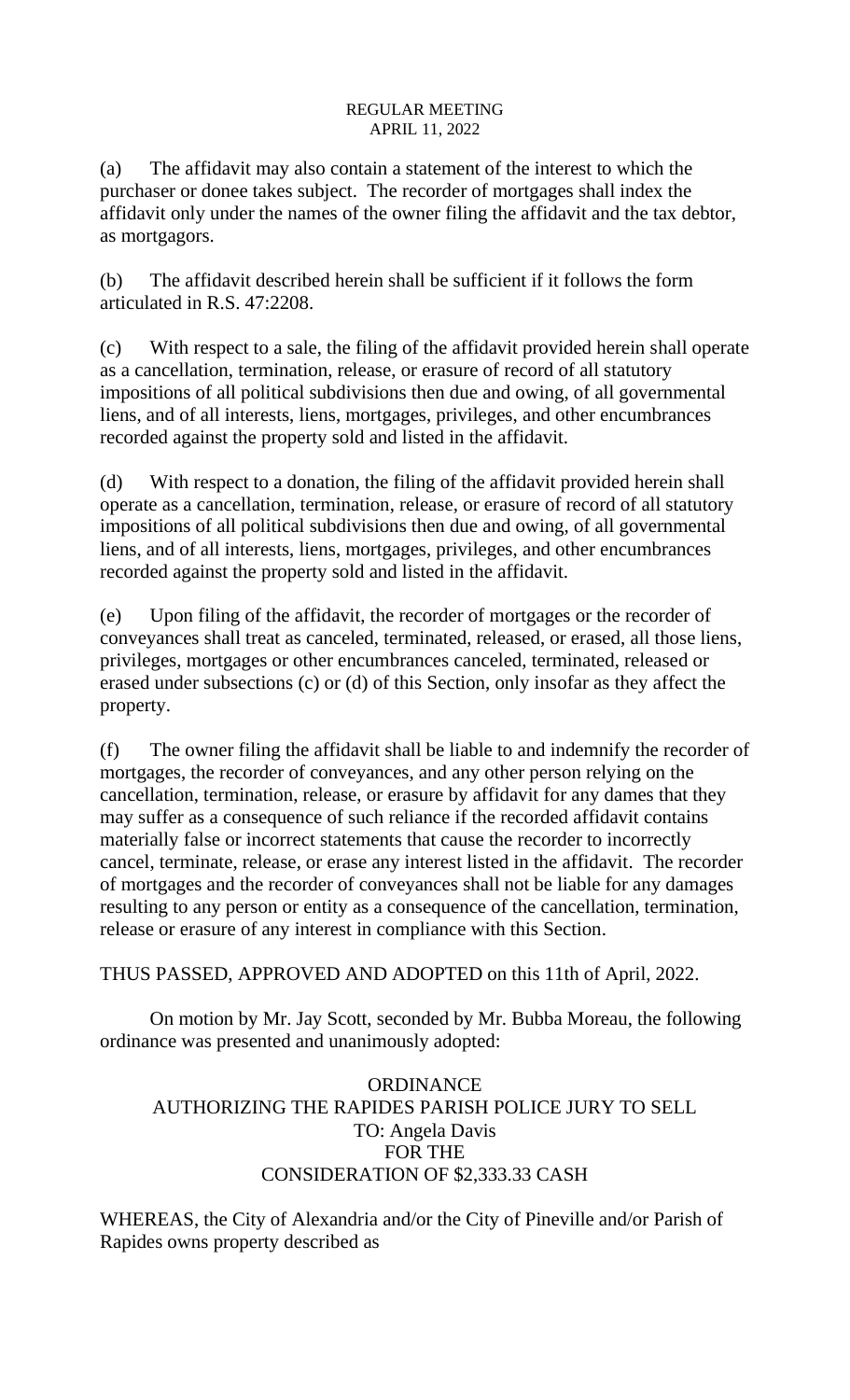A certain piece, parcel or tract of land together with all buildings and Improvements thereon situated and all rights, way and privileges thereon appertaining, being, lying and situated in Rapides Parish, Louisiana, and being Lot Twelve (12), Square Eight (8), I. W. Ball Addition, the City of Alexandria, records of Rapides Parish, Louisiana.

Municipal Address of the Property: 1803 Orchard Street, Alexandria, LA

said property having been adjudicated to either of aforementioned Cities and/or the Parish for unpaid property taxes; and

WHEREAS, a request has been received from Angela Davis, to purchase said property for the consideration of \$2,333.33 (Two Thousand Three Hundred Thirty-Three Dollars and Thirty-Three Cents) cash, at the time of sale, said consideration representing the total of the statutory impositions, governmental liens, and costs of sale or two-thirds (2/3) of the appraised value of the property; and,

WHEREAS, this Jury is of the opinion that it would be in the public interest to convey the above-mentioned property to Angela Davis, 705 18th Street, Alexandria, LA 71301 for the offered consideration.

NOW, THEREFORE, BE IT ORDAINED by the Rapides Parish Police Jury that:

Section 1. A certain piece, parcel or tract of land together with all buildings and Improvements thereon situated and all rights, way and privileges thereon appertaining, being, lying and situated in Rapides Parish, Louisiana, and being Lot Twelve (12), Square Eight (8), I. W. Ball Addition, the City of Alexandria, records of Rapides Parish, Louisiana.

Municipal Address of the Property: 1803 Orchard Street, Alexandria, LA

Rapides Parish, Louisiana, should be re-entered into the stream of commerce thereby serving the public interest.

Section 2. The acquiring person shall certify, in writing, to the Purchasing Department that he/she or his/her agent has searched for all names and last known addresses of all owners, mortgages, and any other person(s) who may have a vested or contingent interest in the property, or who have filed a request for notice as indicated in those records and has so examined:

- the mortgage and conveyance records of Rapides Parish,
- the current telephone book,

any other examination resources, including Internet search engines, if any, the records of the Louisiana Secretary of State and the Secretary of States set forth by the names of identified entities

Section 3. The acquiring person shall submit the required notifications (R.S. 47:2206 A and B) to the Civil Sheriff for his/her signature, and then notify those persons identified via regular mail, certified mail\*, publication and/or service of process. \*Copies of the "green and white receipts" should be maintained by the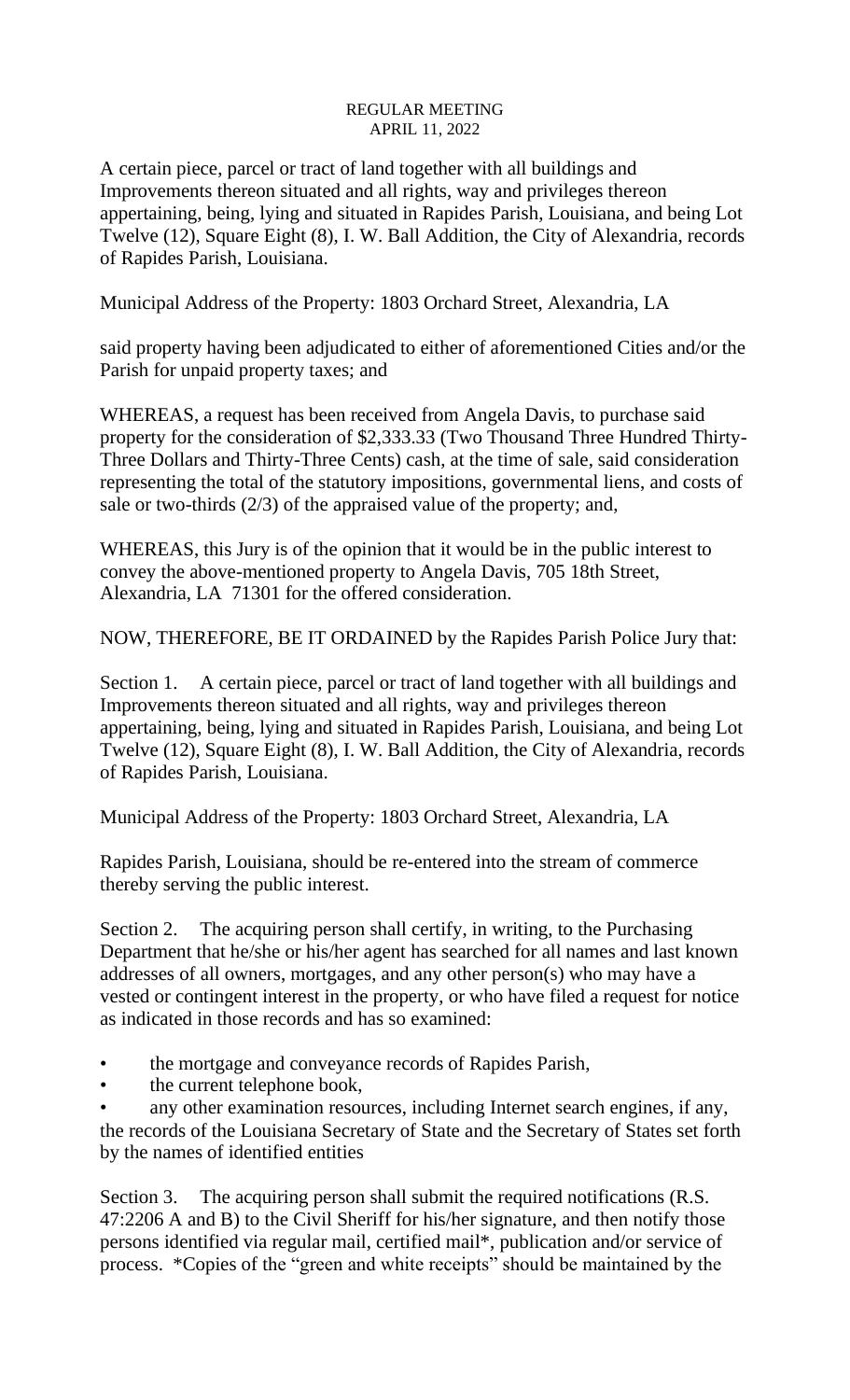purchaser as indicia of compliance with the notice requirements;

Section 4. The acquiring person shall send a written notice notifying any tax sale party whose interest the successful bidder or donee intends to be terminated that the party has until the later of the following to redeem the property or otherwise challenge in a court of competent jurisdiction the potential sale or donation:

(a) Sixty days from the date of the notice provided in this Subsection, if five years have elapsed from the filing of the tax sale certificate (formerly "process verbal"), or six months after the date of the notice provided for in this Subsection, if five years have not elapsed since the filing of the tax sale certificate (formerly "process verbal");

The filing of the sale or donation transferring the property.

(c) The written notice required by this Section shall be that which is included in R.S. 47:2206 A. (2).

Section 5. The acquiring person shall cause to be published in the official journal of this parish (currently the Town Talk) a notice that any tax sale party whose interest the successful bidder or donee intends to be terminated has, to redeem the property, until the later of:

Sixty days, for property on which a tax sale certificate (formerly "process verbal") was filed over five years previous of the first publication, or six month if the tax sale certificate (formerly "process verbal") was filed less than five years before the first publication of the notice provided for in this Subsection.

The filing of the sale or donation transferring the property.

(c) The publication required by this Section shall be that which is included in R.S. 47:2206 B. (2).

Section 6. The acquiring person may file with the recorder of mortgages a copy of one of the notices that was sent to the tax debtor or the current owner. A transfer, mortgage, lien, privilege, or other encumbrance filed after the filing of the notice shall not affect the property. The recorder of mortgages or recorder of conveyances shall cancel, erase, terminate, or release the acts upon the request of the acquiring person.

Section 7. At any time after the expiration of the sixty-day or six-month periods, as applicable, set forth in R.S. 47:2206 (A) and (B), the acquiring person, or his/her successors and assigns, may send to this body a written notice requesting that the sale/donation to him/her be authenticated. The President of the Jury shall authenticate the sale or donation within ten days from the date of the request or as soon thereafter as practical. However, the President shall not execute the act of cash sale or act of donation until the District Attorney's office has certified in writing to the President, that purchaser or donee has complied with the mandates of this Ordinance. The sale price shall be paid by cashier's check or money order at the time of the sale.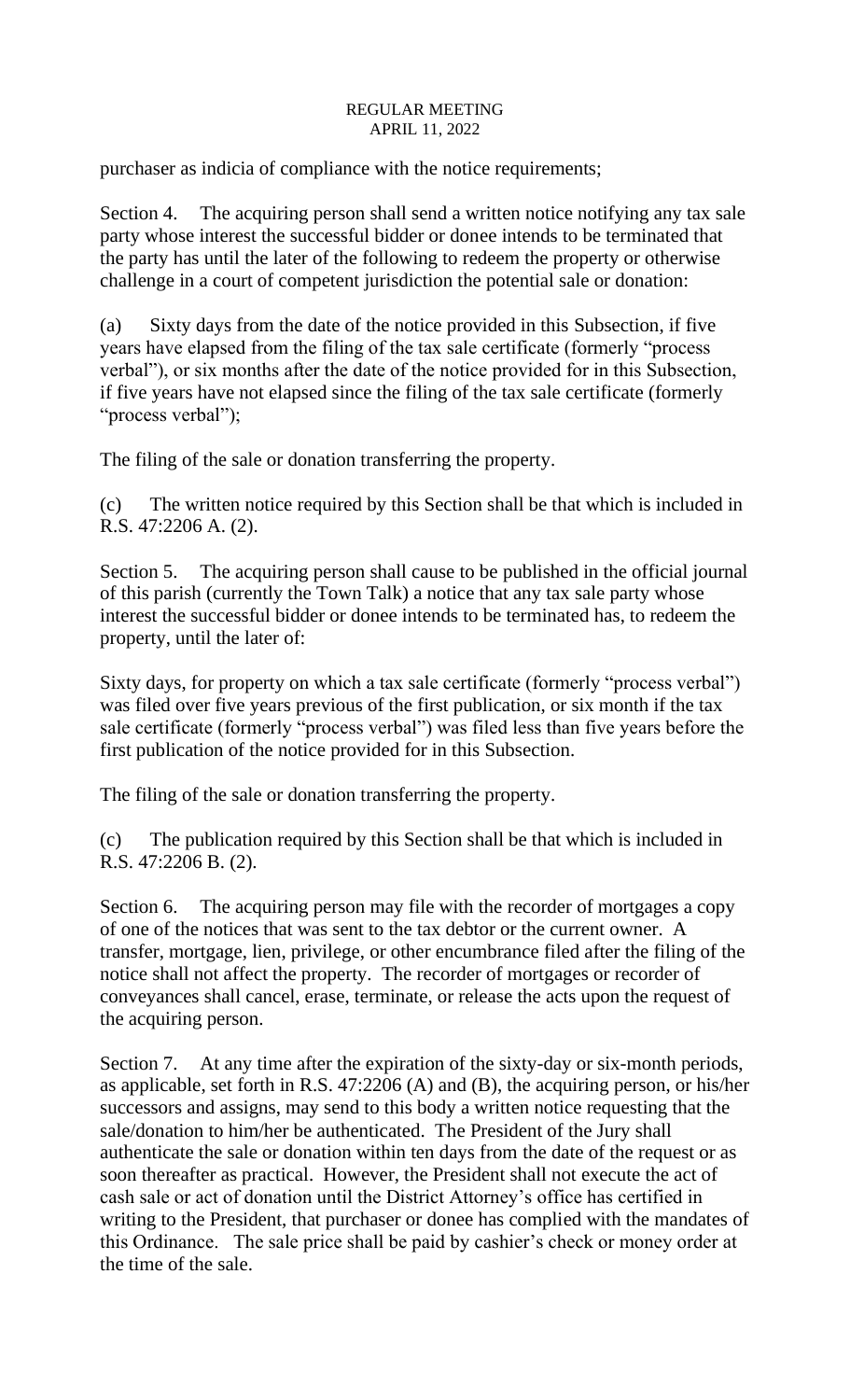NOTE: The initial application fee of \$75.00 and any other costs incurred by the purchaser shall not be applied to the purchase price and shall not be refundable if the purchaser elects not to complete the process.

NOTE: The City of Alexandria and/or the City of Pineville and/or the Parish of Rapides shall reserve all oil, gas and other mineral rights in and to the property to be conveyed, but shall convey the surface rights of the said property.

Section 8. The acquiring person shall be responsible for filing the sale or donation and payment of all filing fees.

Section 9. The only warranty owed by the political subdivision or the municipalities shall be a warranty against eviction resulting from a prior alienation by the political subdivision or the municipality.

All sales and donations shall be without warranty, either expressed or implied, even as to return or reduction of the purchase price, including without limitation the warranty against exhibitory defects or vices and the warranty that the thing sole is reasonable fit for its ordinary purpose or the acquiring person's intended or particular purpose.

(b) These waivers or exclusions of warranties shall be self-operative regardless of whether the waivers or exclusions are contained in the act of sale or donation, and regardless of whether they are clear and unambiguous, and regardless of whether they are brought to the attention of the acquiring person. This provision supersedes the requirements of any other law.

(c) The writing constituting the sale shall be in the form as provided in R.S. 47:2207 B. and the writing constituting the donation shall be that which is included in R.S. 47:2207 C.

Section 10. The provisions of R.S. 41:1338 shall not apply to the property being sold or donated in accordance with this Ordinance.

Section 11. A certified copy of the sale or donation shall be prima facie evidence of the regularity of all matters dealing with the sale or donation and the validity of the sale or donation.

Section 12. Contemporaneously with or subsequent to the filing of the sale or donation of adjudicated property, the acquiring person, his/her successors, or assigns, may file with the recorder of mortgages an affidavit indicating how the tax sale parties whose interest the acquiring person, his/her successors, or assigns, intends to be terminated were identified, how the address of each tax sale party was obtained, how the written notice was sent, the results of sending the written notice, and the dates of publication.

(a) The affidavit may also contain a statement of the interest to which the purchaser or donee takes subject. The recorder of mortgages shall index the affidavit only under the names of the owner filing the affidavit and the tax debtor,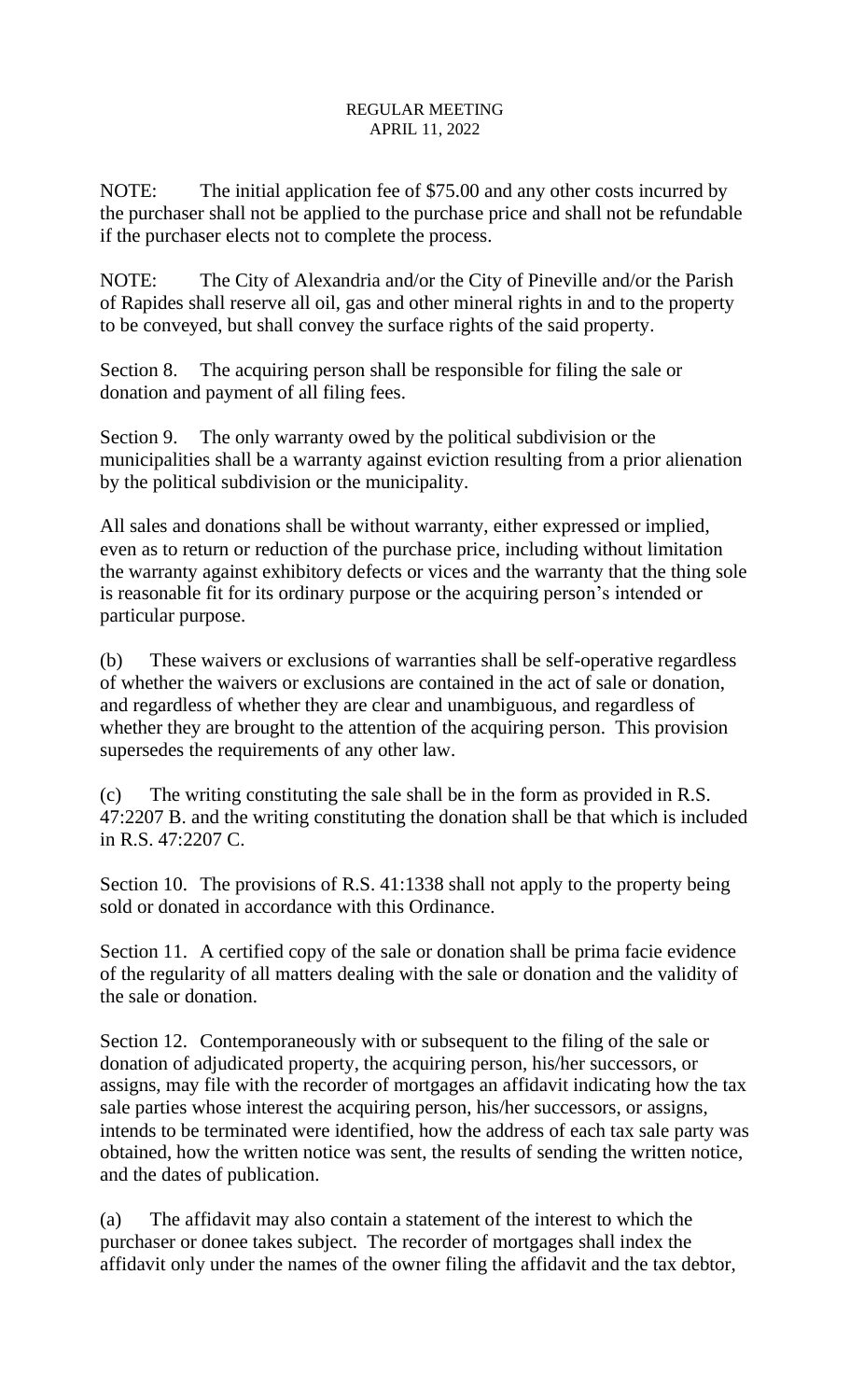as mortgagors.

(b) The affidavit described herein shall be sufficient if it follows the form articulated in R.S. 47:2208.

(c) With respect to a sale, the filing of the affidavit provided herein shall operate as a cancellation, termination, release, or erasure of record of all statutory impositions of all political subdivisions then due and owing, of all governmental liens, and of all interests, liens, mortgages, privileges, and other encumbrances recorded against the property sold and listed in the affidavit.

(d) With respect to a donation, the filing of the affidavit provided herein shall operate as a cancellation, termination, release, or erasure of record of all statutory impositions of all political subdivisions then due and owing, of all governmental liens, and of all interests, liens, mortgages, privileges, and other encumbrances recorded against the property sold and listed in the affidavit.

(e) Upon filing of the affidavit, the recorder of mortgages or the recorder of conveyances shall treat as canceled, terminated, released, or erased, all those liens, privileges, mortgages or other encumbrances canceled, terminated, released or erased under subsections (c) or (d) of this Section, only insofar as they affect the property.

(f) The owner filing the affidavit shall be liable to and indemnify the recorder of mortgages, the recorder of conveyances, and any other person relying on the cancellation, termination, release, or erasure by affidavit for any dames that they may suffer as a consequence of such reliance if the recorded affidavit contains materially false or incorrect statements that cause the recorder to incorrectly cancel, terminate, release, or erase any interest listed in the affidavit. The recorder of mortgages and the recorder of conveyances shall not be liable for any damages resulting to any person or entity as a consequence of the cancellation, termination, release or erasure of any interest in compliance with this Section.

THUS PASSED, APPROVED AND ADOPTED on this 11th of April, 2022.

On motion by Mr. Rusty Wilder, seconded by Mr. Ollie Overton, the following ordinance was presented and unanimously adopted:

**ORDINANCE** AUTHORIZING THE RAPIDES PARISH POLICE JURY TO SELL TO: Troy and Venesia Denson FOR THE CONSIDERATION OF \$1,666.66 CASH

WHEREAS, the City of Alexandria and/or the City of Pineville and/or Parish of Rapides owns property described as

A certain piece, parcel or tract of land together with all buildings and Improvements thereon situated and all rights, way and privileges thereon appertaining, being, lying and situated in Rapides Parish, Louisiana, and being Lot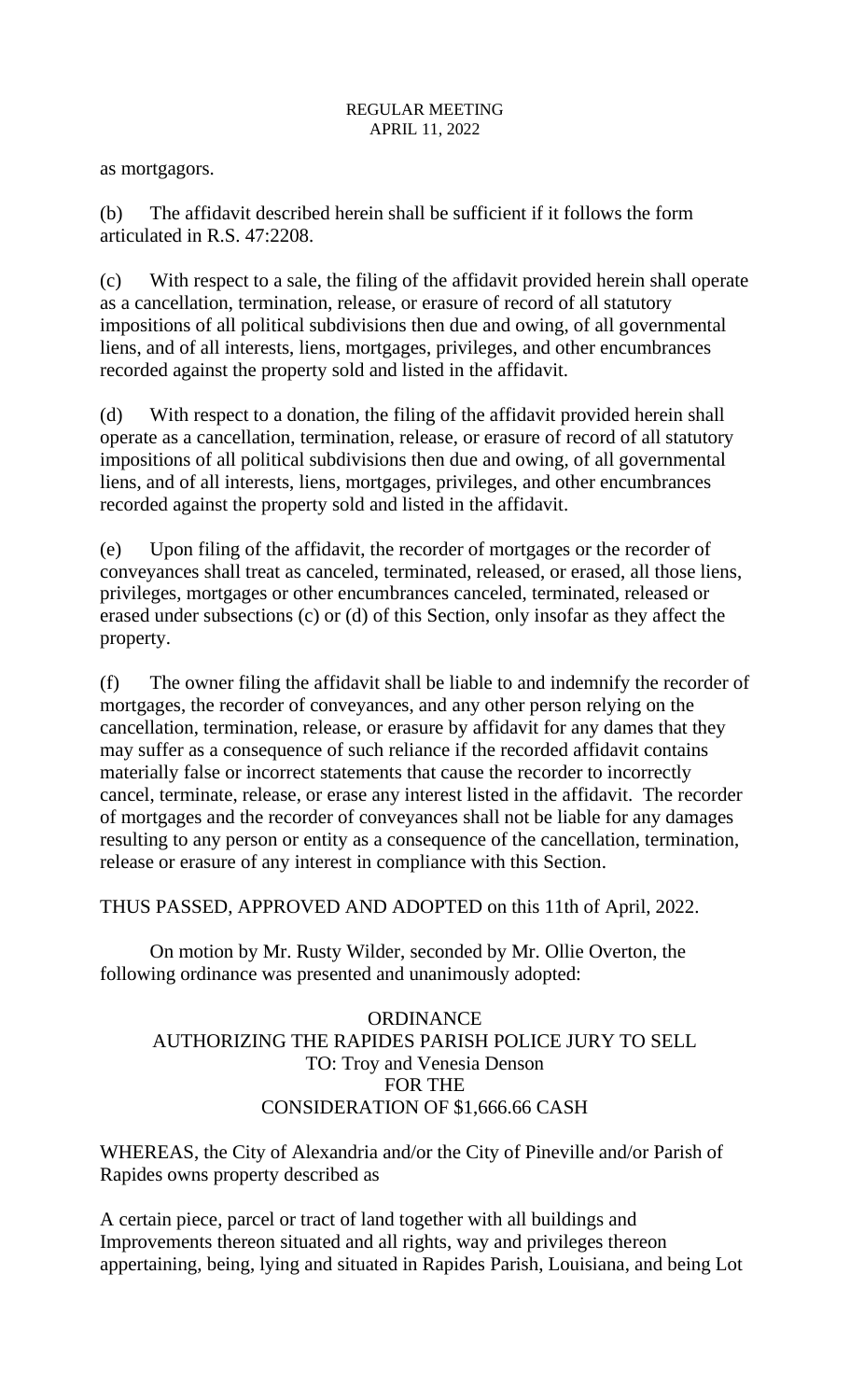One (1), Steve Johnson Property on Church Street, records of Rapides Parish, Louisiana.

Municipal Address of the Property: 403 Newman Street, Alexandria, LA

said property having been adjudicated to either of aforementioned Cities and/or the Parish for unpaid property taxes; and

WHEREAS, a request has been received from Troy and Venesia Denson, to purchase said property for the consideration of \$1,666.66 (One Thousand Six Hundred Sixty-Six Dollars and Sixty-Six Cents) cash, at the time of sale, said consideration representing the total of the statutory impositions, governmental liens, and costs of sale or two-thirds (2/3) of the appraised value of the property; and,

WHEREAS, this Jury is of the opinion that it would be in the public interest to convey the above-mentioned property to Troy and Venesia Denson, 6010 Renaissance Parkway, Apartment 2112, Fairburn, GA 30213, for the offered consideration.

NOW, THEREFORE, BE IT ORDAINED by the Rapides Parish Police Jury that:

Section 1. A certain piece, parcel or tract of land together with all buildings and Improvements thereon situated and all rights, way and privileges thereon appertaining, being, lying and situated in Rapides Parish, Louisiana, and being Lot One (1), Steve Johnson Property on Church Street, records of Rapides Parish, Louisiana.

Municipal Address of the Property: 403 Newman Street, Alexandria, LA

Rapides Parish, Louisiana, should be re-entered into the stream of commerce thereby serving the public interest.

Section 2. The acquiring person shall certify, in writing, to the Purchasing Department that he/she or his/her agent has searched for all names and last known addresses of all owners, mortgages, and any other person(s) who may have a vested or contingent interest in the property, or who have filed a request for notice as indicated in those records and has so examined:

- the mortgage and conveyance records of Rapides Parish,
- the current telephone book,

any other examination resources, including Internet search engines, if any, the records of the Louisiana Secretary of State and the Secretary of States set forth by the names of identified entities

Section 3. The acquiring person shall submit the required notifications (R.S. 47:2206 A and B) to the Civil Sheriff for his/her signature, and then notify those persons identified via regular mail, certified mail\*, publication and/or service of process. \*Copies of the "green and white receipts" should be maintained by the purchaser as indicia of compliance with the notice requirements;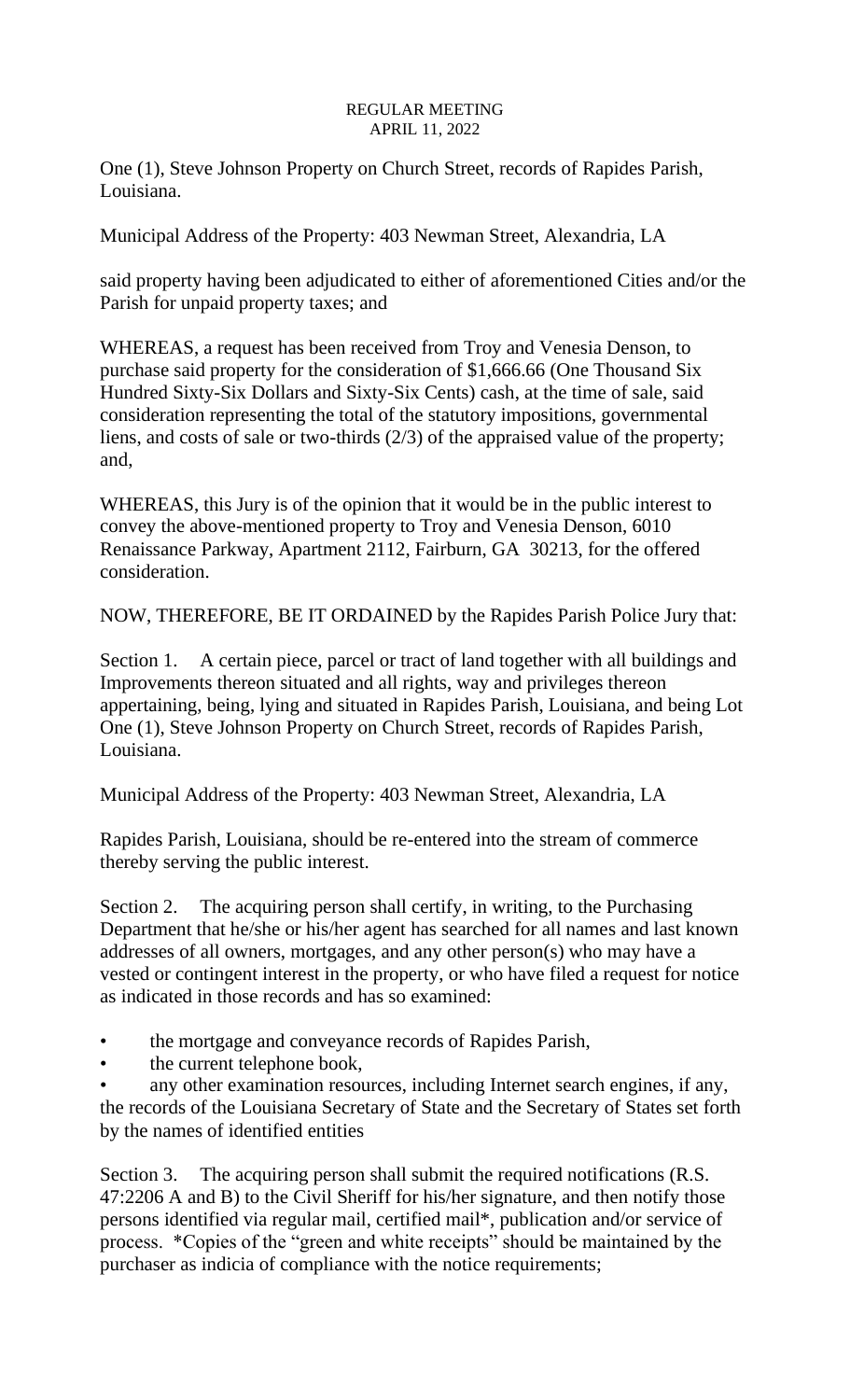Section 4. The acquiring person shall send a written notice notifying any tax sale party whose interest the successful bidder or donee intends to be terminated that the party has until the later of the following to redeem the property or otherwise challenge in a court of competent jurisdiction the potential sale or donation:

(a) Sixty days from the date of the notice provided in this Subsection, if five years have elapsed from the filing of the tax sale certificate (formerly "process verbal"), or six months after the date of the notice provided for in this Subsection, if five years have not elapsed since the filing of the tax sale certificate (formerly "process verbal");

The filing of the sale or donation transferring the property.

(c) The written notice required by this Section shall be that which is included in R.S. 47:2206 A. (2).

Section 5. The acquiring person shall cause to be published in the official journal of this parish (currently the Town Talk) a notice that any tax sale party whose interest the successful bidder or donee intends to be terminated has, to redeem the property, until the later of:

Sixty days, for property on which a tax sale certificate (formerly "process verbal") was filed over five years previous of the first publication, or six month if the tax sale certificate (formerly "process verbal") was filed less than five years before the first publication of the notice provided for in this Subsection.

The filing of the sale or donation transferring the property.

(c) The publication required by this Section shall be that which is included in R.S. 47:2206 B. (2).

Section 6. The acquiring person may file with the recorder of mortgages a copy of one of the notices that was sent to the tax debtor or the current owner. A transfer, mortgage, lien, privilege, or other encumbrance filed after the filing of the notice shall not affect the property. The recorder of mortgages or recorder of conveyances shall cancel, erase, terminate, or release the acts upon the request of the acquiring person.

Section 7. At any time after the expiration of the sixty-day or six-month periods, as applicable, set forth in R.S. 47:2206 (A) and (B), the acquiring person, or his/her successors and assigns, may send to this body a written notice requesting that the sale/donation to him/her be authenticated. The President of the Jury shall authenticate the sale or donation within ten days from the date of the request or as soon thereafter as practical. However, the President shall not execute the act of cash sale or act of donation until the District Attorney's office has certified in writing to the President, that purchaser or donee has complied with the mandates of this Ordinance. The sale price shall be paid by cashier's check or money order at the time of the sale.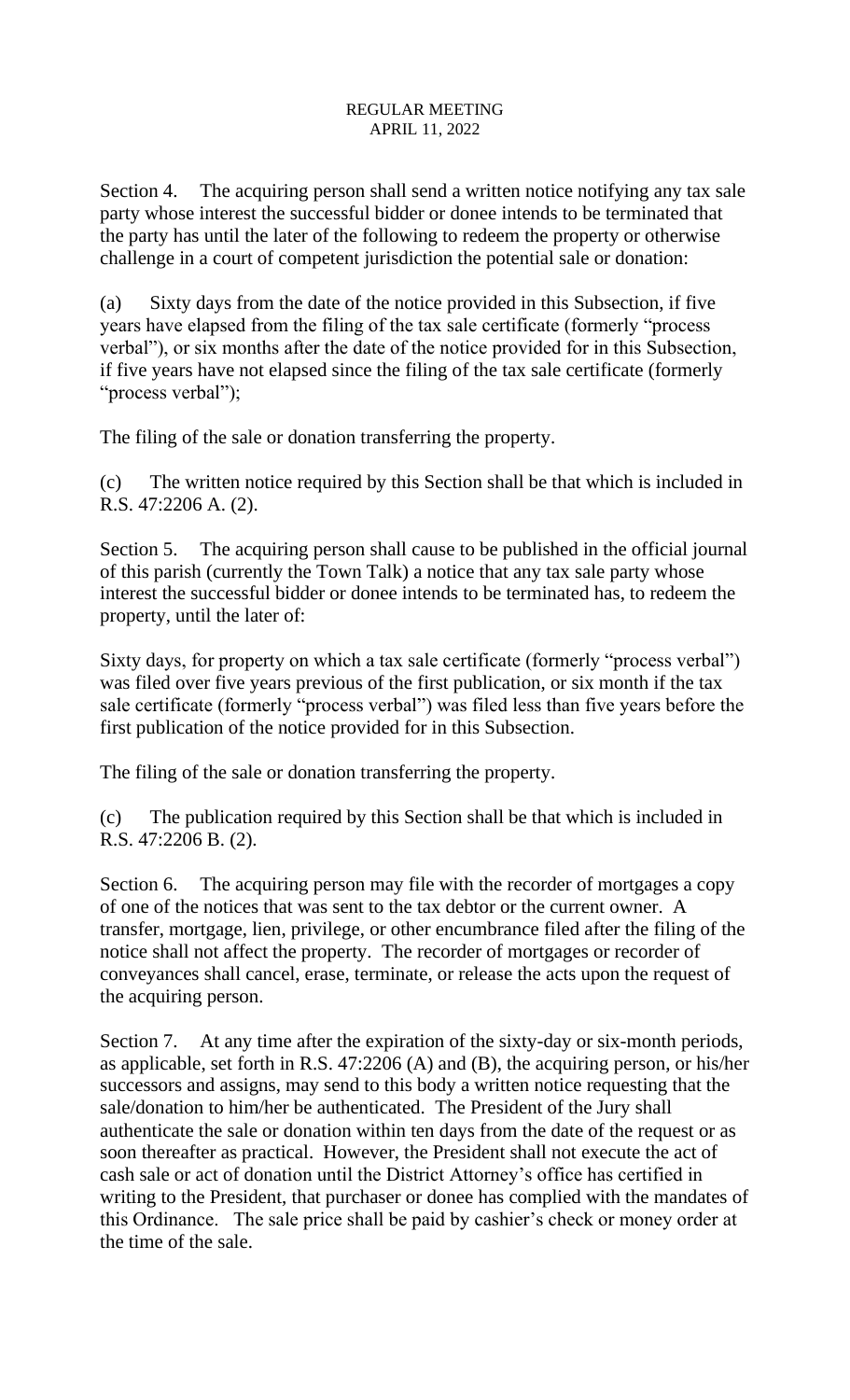NOTE: The initial application fee of \$75.00 and any other costs incurred by the purchaser shall not be applied to the purchase price and shall not be refundable if the purchaser elects not to complete the process.

NOTE: The City of Alexandria and/or the City of Pineville and/or the Parish of Rapides shall reserve all oil, gas and other mineral rights in and to the property to be conveyed, but shall convey the surface rights of the said property.

Section 8. The acquiring person shall be responsible for filing the sale or donation and payment of all filing fees.

Section 9. The only warranty owed by the political subdivision or the municipalities shall be a warranty against eviction resulting from a prior alienation by the political subdivision or the municipality.

All sales and donations shall be without warranty, either expressed or implied, even as to return or reduction of the purchase price, including without limitation the warranty against exhibitory defects or vices and the warranty that the thing sole is reasonable fit for its ordinary purpose or the acquiring person's intended or particular purpose.

(b) These waivers or exclusions of warranties shall be self-operative regardless of whether the waivers or exclusions are contained in the act of sale or donation, and regardless of whether they are clear and unambiguous, and regardless of whether they are brought to the attention of the acquiring person. This provision supersedes the requirements of any other law.

(c) The writing constituting the sale shall be in the form as provided in R.S. 47:2207 B. and the writing constituting the donation shall be that which is included in R.S. 47:2207 C.

Section 10. The provisions of R.S. 41:1338 shall not apply to the property being sold or donated in accordance with this Ordinance.

Section 11. A certified copy of the sale or donation shall be prima facie evidence of the regularity of all matters dealing with the sale or donation and the validity of the sale or donation.

Section 12. Contemporaneously with or subsequent to the filing of the sale or donation of adjudicated property, the acquiring person, his/her successors, or assigns, may file with the recorder of mortgages an affidavit indicating how the tax sale parties whose interest the acquiring person, his/her successors, or assigns, intends to be terminated were identified, how the address of each tax sale party was obtained, how the written notice was sent, the results of sending the written notice, and the dates of publication.

(a) The affidavit may also contain a statement of the interest to which the purchaser or donee takes subject. The recorder of mortgages shall index the affidavit only under the names of the owner filing the affidavit and the tax debtor, as mortgagors.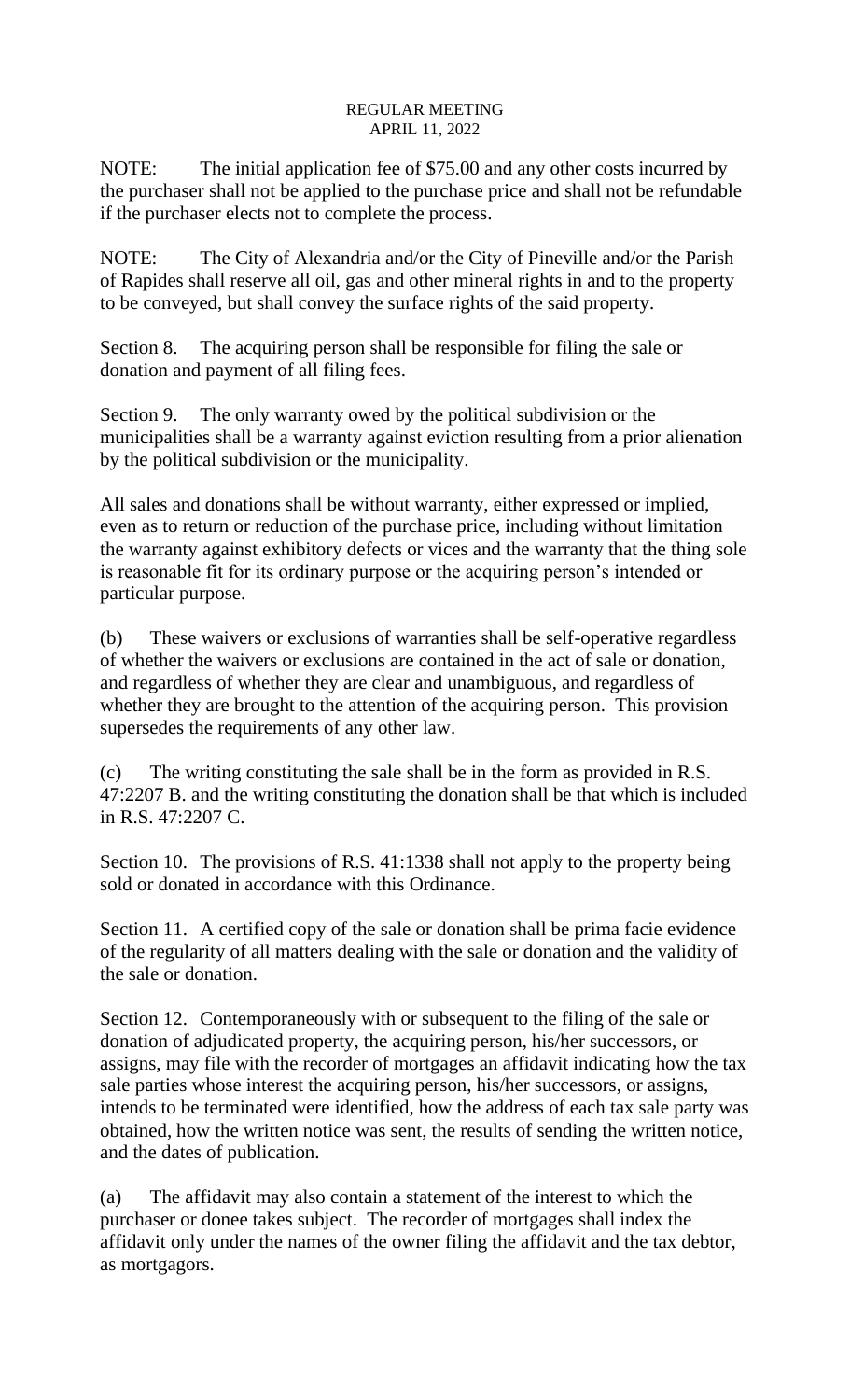(b) The affidavit described herein shall be sufficient if it follows the form articulated in R.S. 47:2208.

(c) With respect to a sale, the filing of the affidavit provided herein shall operate as a cancellation, termination, release, or erasure of record of all statutory impositions of all political subdivisions then due and owing, of all governmental liens, and of all interests, liens, mortgages, privileges, and other encumbrances recorded against the property sold and listed in the affidavit.

(d) With respect to a donation, the filing of the affidavit provided herein shall operate as a cancellation, termination, release, or erasure of record of all statutory impositions of all political subdivisions then due and owing, of all governmental liens, and of all interests, liens, mortgages, privileges, and other encumbrances recorded against the property sold and listed in the affidavit.

(e) Upon filing of the affidavit, the recorder of mortgages or the recorder of conveyances shall treat as canceled, terminated, released, or erased, all those liens, privileges, mortgages or other encumbrances canceled, terminated, released or erased under subsections (c) or (d) of this Section, only insofar as they affect the property.

(f) The owner filing the affidavit shall be liable to and indemnify the recorder of mortgages, the recorder of conveyances, and any other person relying on the cancellation, termination, release, or erasure by affidavit for any dames that they may suffer as a consequence of such reliance if the recorded affidavit contains materially false or incorrect statements that cause the recorder to incorrectly cancel, terminate, release, or erase any interest listed in the affidavit. The recorder of mortgages and the recorder of conveyances shall not be liable for any damages resulting to any person or entity as a consequence of the cancellation, termination, release or erasure of any interest in compliance with this Section.

THUS PASSED, APPROVED AND ADOPTED on this 11th of April, 2022.

On motion by Mr. Bubba Moreau, seconded by Mr. Ollie Overton, to approve the purchase of a Pearce Fire Truck off State Contract No. 4400017741, for Rapides Parish Fire District No. 4, for \$717,736.00 and secure financing after down-payment has been made and authorize the President to sign all necessary documents, as requested by the Holiday Village Fire Department Board. On vote the motion carried.

On motion by Mr. Rusty Wilder, seconded by Mr. Ollie Overton, to accept the Public Works Director's Report. On vote the motion carried.

On motion by Mr. Sean McGlothlin, seconded by Mr. Rusty Wilder, to accept the agreement with the Louisiana Wildlife and Fisheries, to drawdown Cotile Lake, up to eight (8) feet, to begin on September 6, 2022, over an eight (8) week period. On vote the motion carried.

On motion by Mr. Rusty Wilder, seconded by Mr. Jay Scott, to relocate the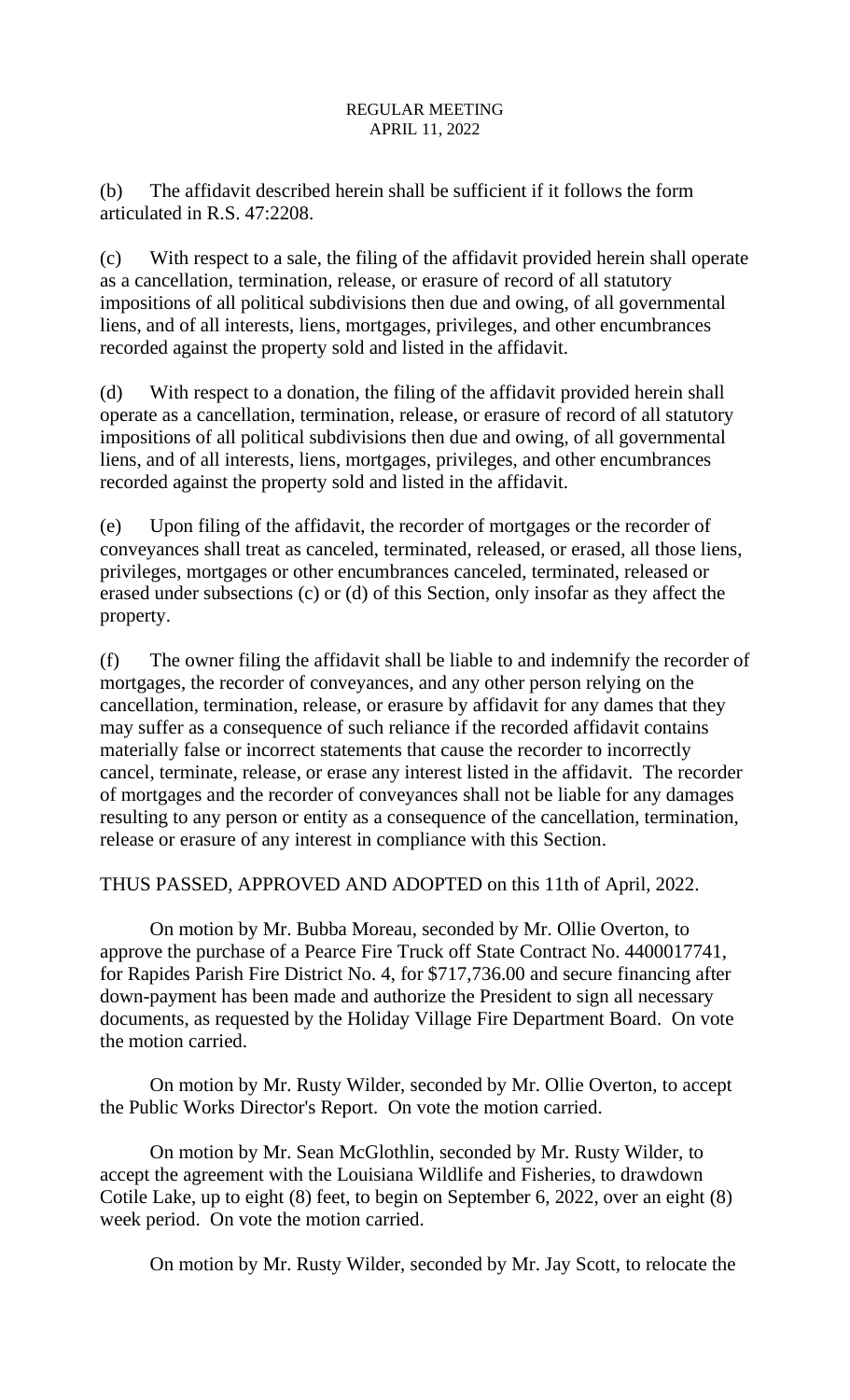Area 1 crew from 8051 Hwy 28 West, Alexandria to Rapides Parish Police Jury property located off VanZant Road at the entrance to the Cotile levee. On vote the motion carried.

On motion by Mr. Bubba Moreau, seconded by Mr. Ollie Overton, to authorize the Parish President to execute and sign all necessary documents related to Task Order A-7-2022 –Asphalt Roadway Improvements (District A) under the Contract "A" Asphaltic Concrete Reconstruction and Overlay Improvements 2021/2022 (Indefinite Delivery/Indefinite Quantity Contract) between the Rapides Parish Police Jury and Gilchrist Construction Company, LLC, with an estimated cost of \$855,000, as recommended by Parish Engineer, Pan American Engineers, LLC. On vote the motion carried.

On motion by Mr. Ollie Overton, seconded by Mr. Jay Scott, to authorize Change Order #1 for Rylee Contracting, Pineville Utility Conflicts (40PARA3304) Location 6 contract and authorize the President to execute said Change Order. On vote the motion carried.

On motion by Mr. Bubba Moreau, seconded by Mr. Ollie Overton, to amend Hunt, Guillot and Associates, LLC contract for Grant Management and Administration Services Related to FEMA Funding and Reimbursements (FEMA DR-4559 Hurricane Laura), to extend contract term through December 31, 2022, and increase the maximum fee to \$200,000, and authorize Parish President to sign the necessary documents. On vote the motion carried.

On motion by Jay Scott, seconded by Mr. Ollie Overton, the following Proclamation was presented and unanimously adopted:

# PROCLAMATION

WHEREAS, the week of April 11 through April 15, 2022, has been designated as National Community Development Week, to honor employees of the Federal Government and State and local governments;

WHEREAS, ''Public Service Recognition Week'' provides an opportunity to recognize and promote the important contributions of public servants and honor the diverse men and women who meet the needs of the United States through work at all levels of government;

WHEREAS, millions of individuals work in government service, in every State, county, and city across the United States and in hundreds of cities abroad;

WHEREAS, public service is a noble calling involving a variety of challenging and rewarding professions;

WHEREAS, the ability of the Federal Government and State and local governments to be responsive, innovative, and effective depends on outstanding performance of dedicated public servants;

WHEREAS, public servants have much to offer, as demonstrated by their expertise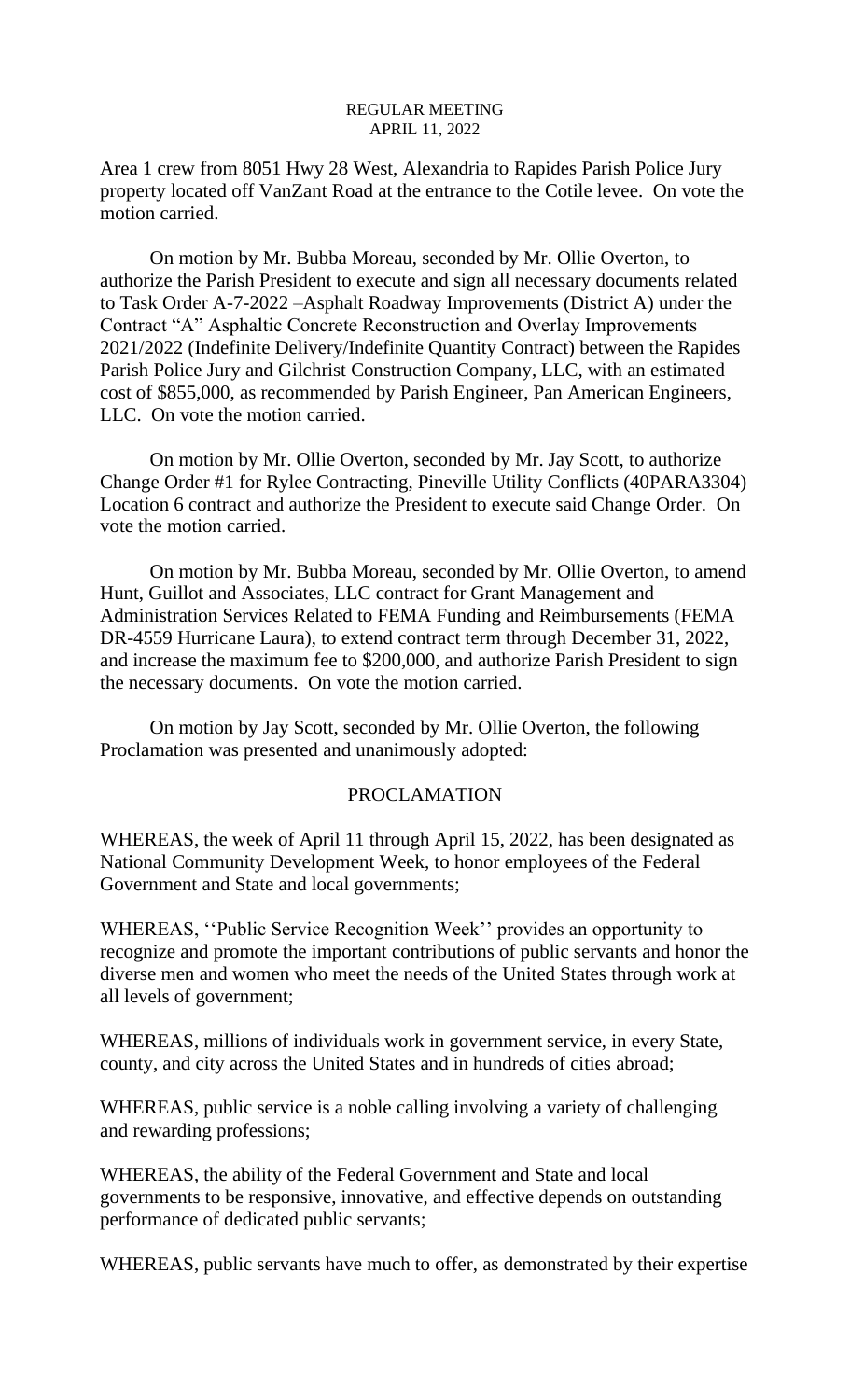and innovative ideas, and serve as examples by passing on institutional knowledge to train the next generation of public servants;

WHEREAS, amid the COVID–19 pandemic, Federal workers continue to serve on the frontlines to keep our country running;

WHEREAS, the commitment and perseverance of public servants during the pandemic have allowed essential services to continue, mitigated the disruption to Americans' daily lives, and played a critical role in protecting public health and safety;

WHEREAS, the week of May 1 through 7, 2022, marks the 38th anniversary of ''Public Service Recognition Week'';

NOW, THEREFORE, be it resolved, that the Rapides Parish Police Jury supports the designation of ''Public Service Recognition Week'';

Thus done and signed on this 11th day of April, 2022.

On motion by Mr. Jay Scott, seconded by Mr. Bubba Moreau, the following Proclamation was presented and unanimously adopted:

# PROCLAMATION

WHEREAS, the 54th Anniversary of the National Fair Housing Law, Title VIII of the Civil Rights Act of 1968, during the month of April, is an occasion for all Americans-individually and collectively-to rededicate themselves to the principle of freedom from housing discrimination whenever it exist; and

WHEREAS, this law guarantees for each citizen the critical, personal element of freely choosing a home; and

WHEREAS, a fair housing law has been passed by the State of Louisiana, and implementation of the law requires the positive commitment, involvement, and support of each of our citizens; and

WHEREAS, the department and agencies of the State of Louisiana are to provide leadership in the effort to make fair housing not just an idea, but an ideal for all our citizens; and

WHEREAS, barriers that diminish the rights and limit the options of any citizen to freely choose a home will ultimately diminish the rights and limit the option of all.

NOW, THEREFORE, I, Craig Smith, President of the Rapides Parish Police Jury do hereby proclaim the month of April 2022, as FAIR HOUSING MONTH in the Parish of Rapides.

THUS PASSED, APPROVED AND ADOPTED on this 11th of April, 2022.

On motion by Mr. Jay Scott, seconded by Mr. Ollie Overton, the following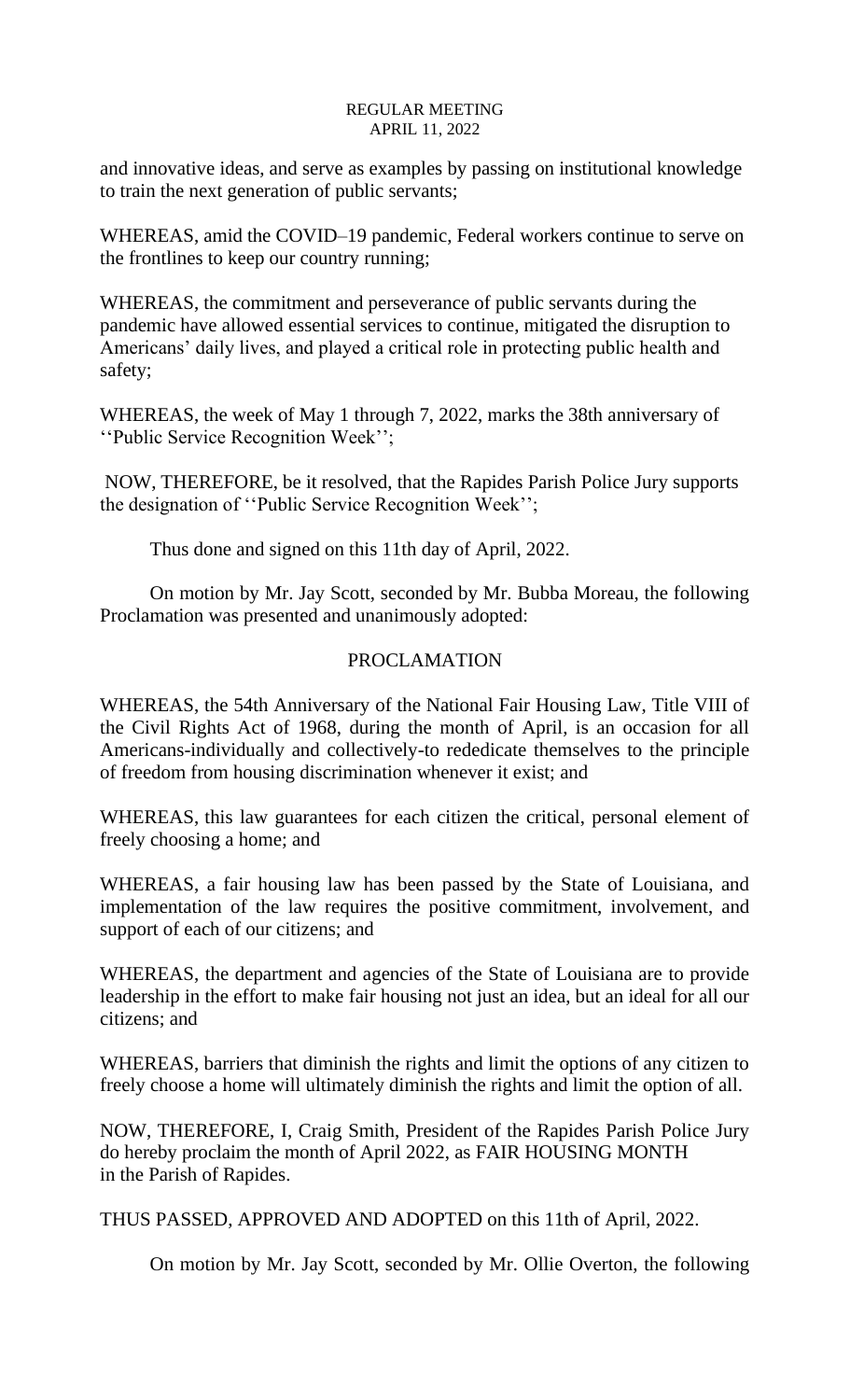resolution was presented and unanimously adopted:

# PROCLAMATION NATIONAL COUNTY GOVERNMENT MONTH

WHEREAS, the nation's 3,069 counties serve more than 300 million Americans by delivering essential and necessary services to create healthy, safe and vibrant communities; and

WHEREAS, counties foster economic opportunities, provide health services, administer justice and keep communities safe and much more; and

WHEREAS, Rapides Parish takes pride in our responsibility to protect and enhance the health, wellbeing and safety of our residents in cost-effective and efficient ways; and

WHEREAS, under National Association of Counties, NACo is demonstrating how "Counties Matter" especially during this challenging era of the COVID-19 pandemic; and

WHEREAS, each year since 1991 the National Association of Counties has encouraged counties across the country to raise awareness of county responsibilities, services and programs; and

NOW, THEREFORE, be it resolved, that the Rapides Parish Police Jury does hereby proclaim the month of April as ''Nation County Government Month'' in Rapides Parish;

THUS DONE AND SIGNED on this 11th day of April, 2022.

On motion by Mr. Bubba Moreau, seconded by Mr. Rusty Wilder, to ratify authorization for the President to execute an agreement for the 2022-2027 Capital Improvement Plan (OMB No. 2120-0806), with the Louisiana Department of Transportation and Development, for the HVAC system, electrical updates, and roof in the terminal building at the Esler Regional Airport. This will be no cost to the Rapides Parish Police Jury. On vote the motion carried.

On motion by Mr. Jay Scott, seconded by Mr. Sean McGlothlin, to authorize to advertise for the purchase of a Chiller for the Rapides Parish Coliseum, as requested by the Building Superintendent. On vote the motion carried.

On motion by Mr. Ollie Overton, seconded by Mr. Jay Scott, the following resolution was presented and unanimously adopted:

WHEREAS, the week of May 1 through 7, 2022, has been designated as ''Public Service Recognition Week'' to honor employees of the Federal Government and State and local governments;

WHEREAS, ''Public Service Recognition Week'' provides an opportunity to recognize and promote the important contributions of public servants and honor the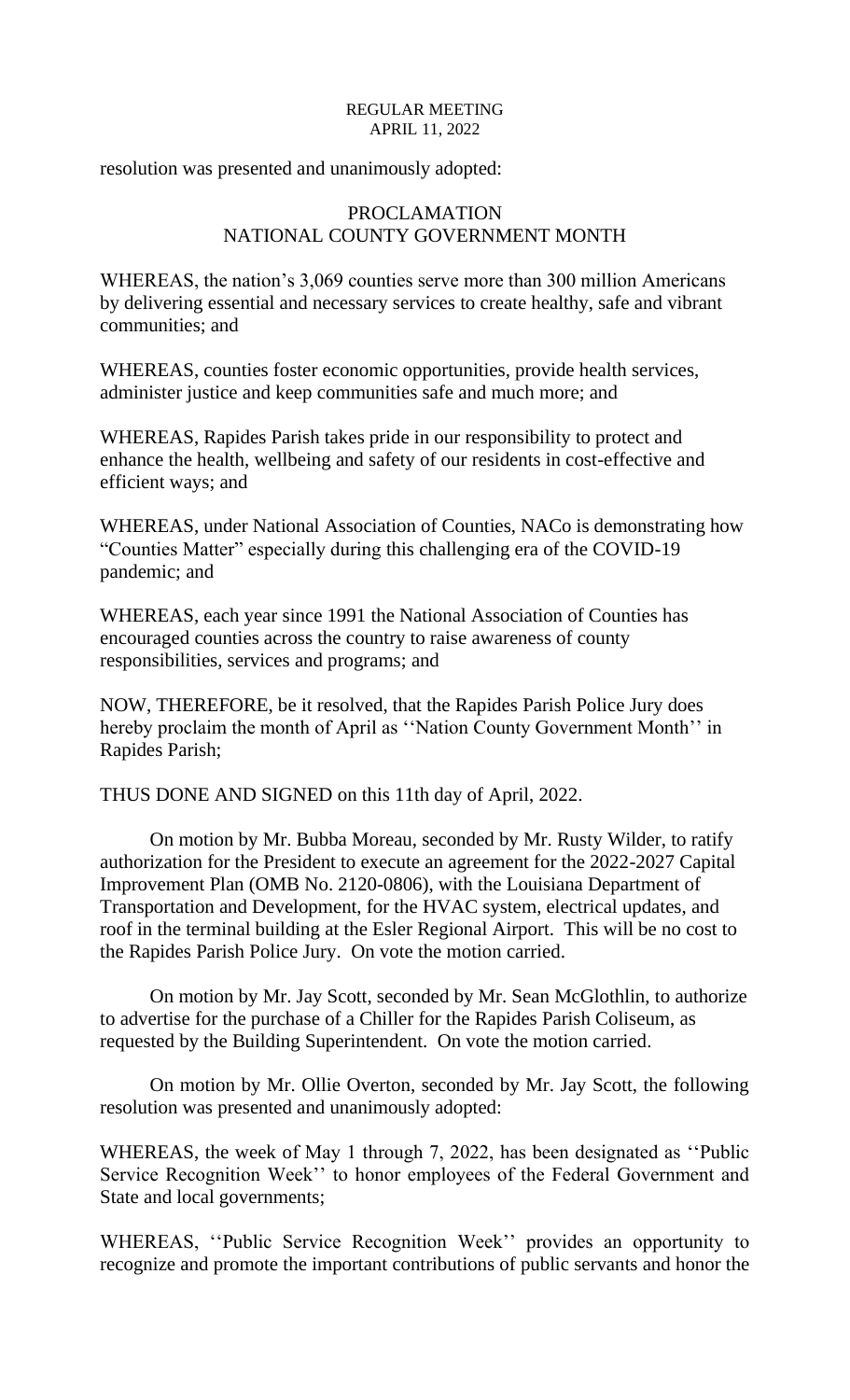diverse men and women who meet the needs of the United States through work at all levels of government;

WHEREAS, millions of individuals work in government service, in every State, county, and city across the United States and in hundreds of cities abroad;

WHEREAS, public service is a noble calling involving a variety of challenging and rewarding professions;

WHEREAS, the ability of the Federal Government and State and local governments to be responsive, innovative, and effective depends on outstanding performance of dedicated public servants;

WHEREAS, public servants have much to offer, as demonstrated by their expertise and innovative ideas, and serve as examples by passing on institutional knowledge to train the next generation of public servants;

WHEREAS, amid the COVID–19 pandemic, Federal workers continue to serve on the frontlines to keep our country running;

WHEREAS, the commitment and perseverance of public servants during the pandemic have allowed essential services to continue, mitigated the disruption to Americans' daily lives, and played a critical role in protecting public health and safety;

WHEREAS, the week of May 1 through 7, 2022, marks the 38th anniversary of ''Public Service Recognition Week'';

NOW, THEREFORE, be it resolved, that the Rapides Parish Police Jury supports the designation of ''Public Service Recognition Week'';

Thus done and signed on this 11th day of April, 2022.

On motion by Mr. Ollie Overton, seconded by Mr. Jay Scott, the following ordinance was presented and unanimously adopted:

# **ORDINANCE**

WHEREAS, Revised Statute Title 33 Section 1411 of the State of Louisiana requires all parish governing authorities to determine whether there exists substantial variation in the representation of the election districts within six months after the official release of every decennial census; and,

WHEREAS, the present apportionment plan of the Parish has been examined as a committee as a whole; and,

WHEREAS, the Rapides Parish Police Jury has determined its existing apportionment is not equitable and, in accordance with the law, a new apportionment plan must be drawn, which plan shall be effective at the end of the term of the incumbent Police Jurors; and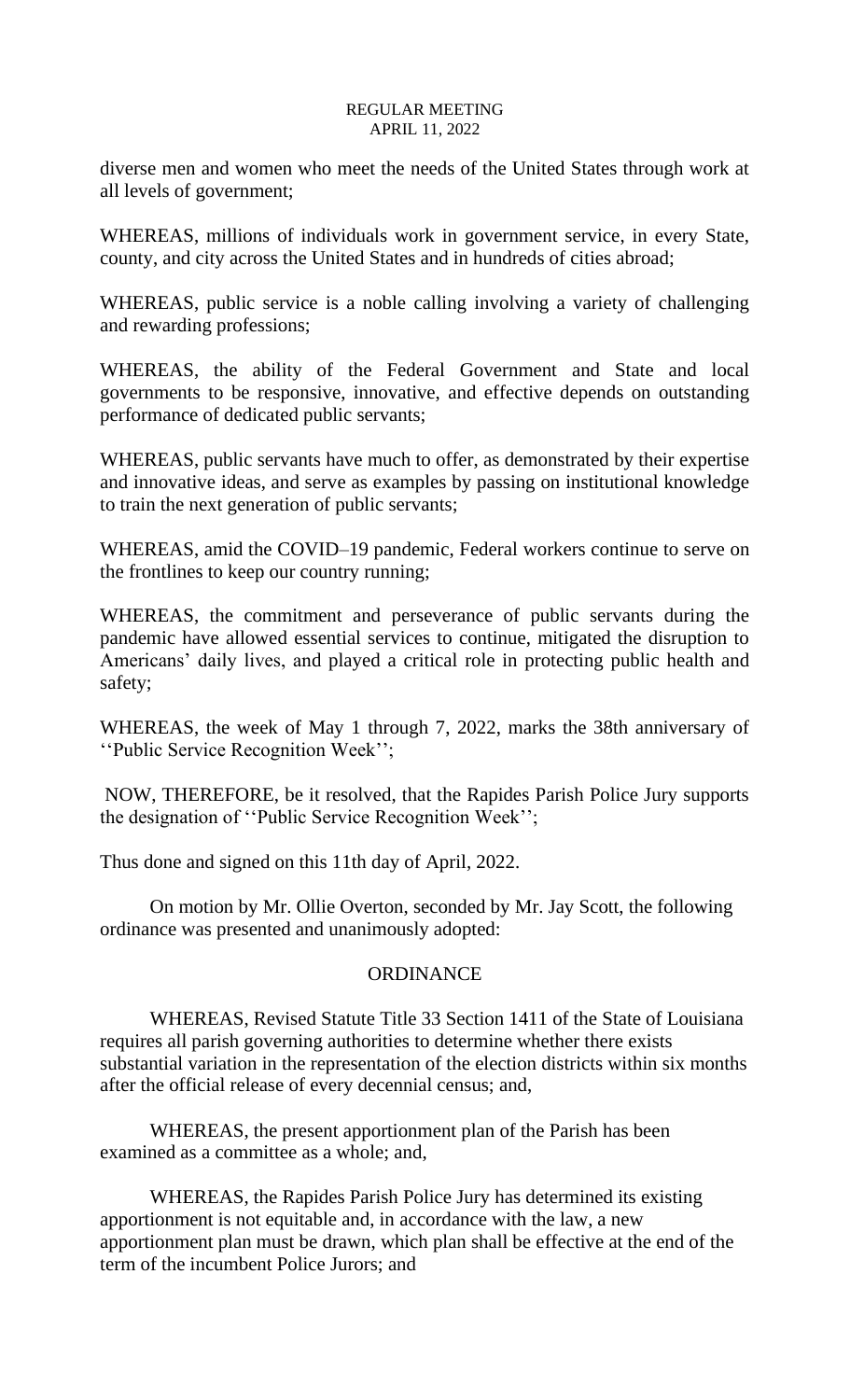# NOW, THEREFORE, BE IT ENACTED BY THE RAPIDES PARISH POLICE JURY:

## CHAPTER 1 – GENERAL PROVISIONS

SECTION 1. Rapides Parish is hereby redistricted into nine (9) Police Jury Districts, whose boundaries are described as follows, to be composed of the following precincts of Rapides Parish:

- (1) District A. Precincts N6, N14A, N15, N16, N17, N18(A—K), N18(L—Z), N19(A—K), N19(L—Z), N20(A—K), N20(L—Z), N21.
- (2) District B. Precincts N1, N2, N4, N5, N7, N8(A—K), N8(L—Z), N9, N10(A—K), N10(L—Z), N11, N13B, N29.
- (3) District C. Precincts N12, N13A, N14B, N22, N23, N24(A—K), N24(L—Z), N25, N26(A—K), N26(L—Z), N27, N28.
- (4) District D. Precincts N3, C1, C2, C3, C4(A—K), C4(L—Z), C7, C10, C11B, C15, C18.
- (5) District E. Precincts C22, C23, C37(A—K), C37(L—Z), C38A, S1, S2, S4, S5, S6A, S7, S8, S9, S11, S14.
- (6) District F. Precincts C5, C6, C8, C9, C20, C21(A—K), C21(L—Z), C24, C25, S15, S20.
- (7) District G. Precincts C26, C30, C31, C32, C33, C34, C35, C36(A— K), C36(L—Z), C41, C42.
- (8) District H. Precincts S10(A—K), S10(L—Z), S13, S16, S17, S18, S19, S21, S22, S23, S24, S25, S26, S27, S28, S29.
- (9) District I. Precincts C11A, C13(A—K), C13(L—Z), C14, C17, C19, C27, C28, C38B, C39, C40, S6B.

…

All of the above-described districts are particularly shown on the map of Rapides Parish, which is marked "Exhibit A" and paraphed "Ne Varietur" as identification with this resolution.

SECTION 2. The Rapides Parish Police Jury shall be composed of nine (9) members with one (1) member being elected from each of the above described districts.

SECTION 3. This redistricting and reapportionment shall not affect existing tax or bonding districts, which tax and bond districts shall remain in full force and effect as otherwise provided by law.

BE IT FURTHER ORDAINED that the ordinances of the Rapides Parish Police Jury adopted on the 11th day of April, 2022, are hereby amended and reenacted.

SECTION 4. This reapportionment of the Rapides Parish Police Jury shall be effective at the end of the term of the incumbent Police Jurors.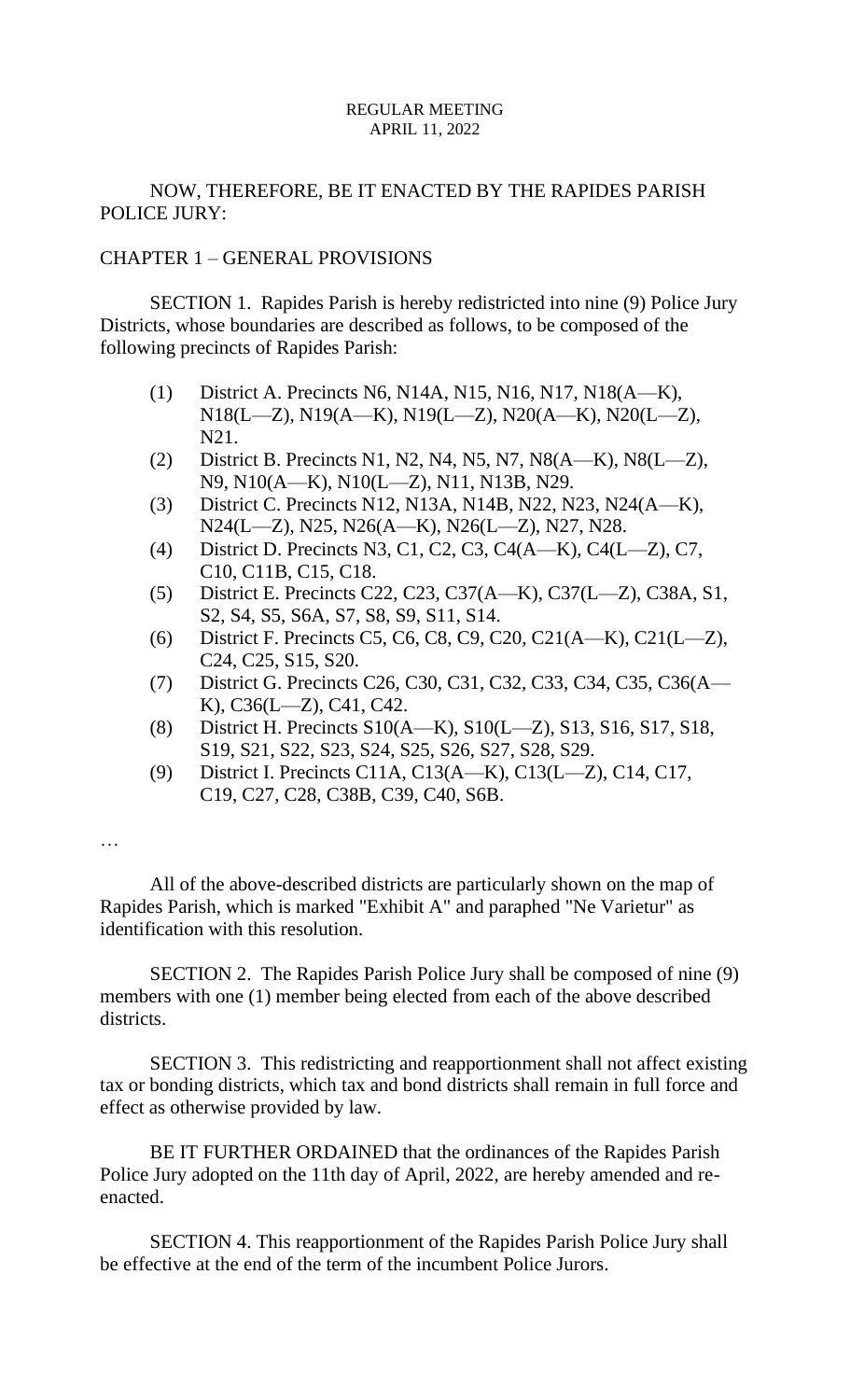SECTION 5. A certified copy of this ordinance for a reapportionment plan shall be sent to the Secretary of State, the Commissioner of Elections, the Secretary of the Senate, the Clerk of the House of Representatives and the Registrar of Voters in accordance with LARS 18:532.1.D(2)(c).

This Ordinance, having been presented, and having been submitted to a vote, the vote thereon was as follows:

YEAS: Rusty Wilder, David Johnson, Sean McGlothlin, Theodore Fountaine, III, Jay Scott, Davron "Bubba" Moreau, Oliver "Ollie" Overton, Jr. and Craig Smith NAYS: None. ABSENT AND NOT VOTING: Joe Bishop

And the ordinance was declared adopted on this 11th day of April, 2022.

On motion by Mr. Sean McGlothlin, seconded by Mr. Ollie Overton, to renew Polling Place Lease agreement for a three (3) year term, with an option to renew for a like term of one (1) year, at the same rental rate for Voting Precinct C23, located at River of Life Church, 7001 Masonic Drive, Alexandria, LA 71301, copy of this resolution to be sent to the Louisiana Department of Elections and Registrar of Voters. On vote the motion carried.

On motion by Mr. Sean McGlothlin, seconded by Mr. Jay Scott, to receive the required report from Acadian Ambulance under the Contract for February 2022:

| Response                |  | Number of |      | Required Compliance |  |
|-------------------------|--|-----------|------|---------------------|--|
| Zone                    |  | Responses | $\%$ | %                   |  |
| Alexandria - 8 minute   |  | 410       | 80%  | 90.24%              |  |
| Pineville - 8 minute    |  | 126       | 80%  | 83.33%              |  |
| Rapides - 12 minute 179 |  |           | 80%  | 89.94%              |  |
| Rapides - 20 minute 158 |  |           | 80%  | 84.18%              |  |
| oto the motion comical  |  |           |      |                     |  |

On vote the motion carried.

On motion by Mr. Jay Scott, seconded by Mr. Rusty Wilder, the following Proclamation was unanimously adopted:

# PROCLAMATION National 9-1-1 Telecommunicator Week April 10-16, 2022

WHEREAS, 9-1-1 is nationally recognized as the number to call in an emergency to receive immediate help from police, fire, emergency medical services, or other appropriate emergency response entities; and

WHEREAS, 9-1-1 was designated by Congress as the national emergency call number under the Wireless Communications and Public Safety Act of 1999 (Public Law 106-81); and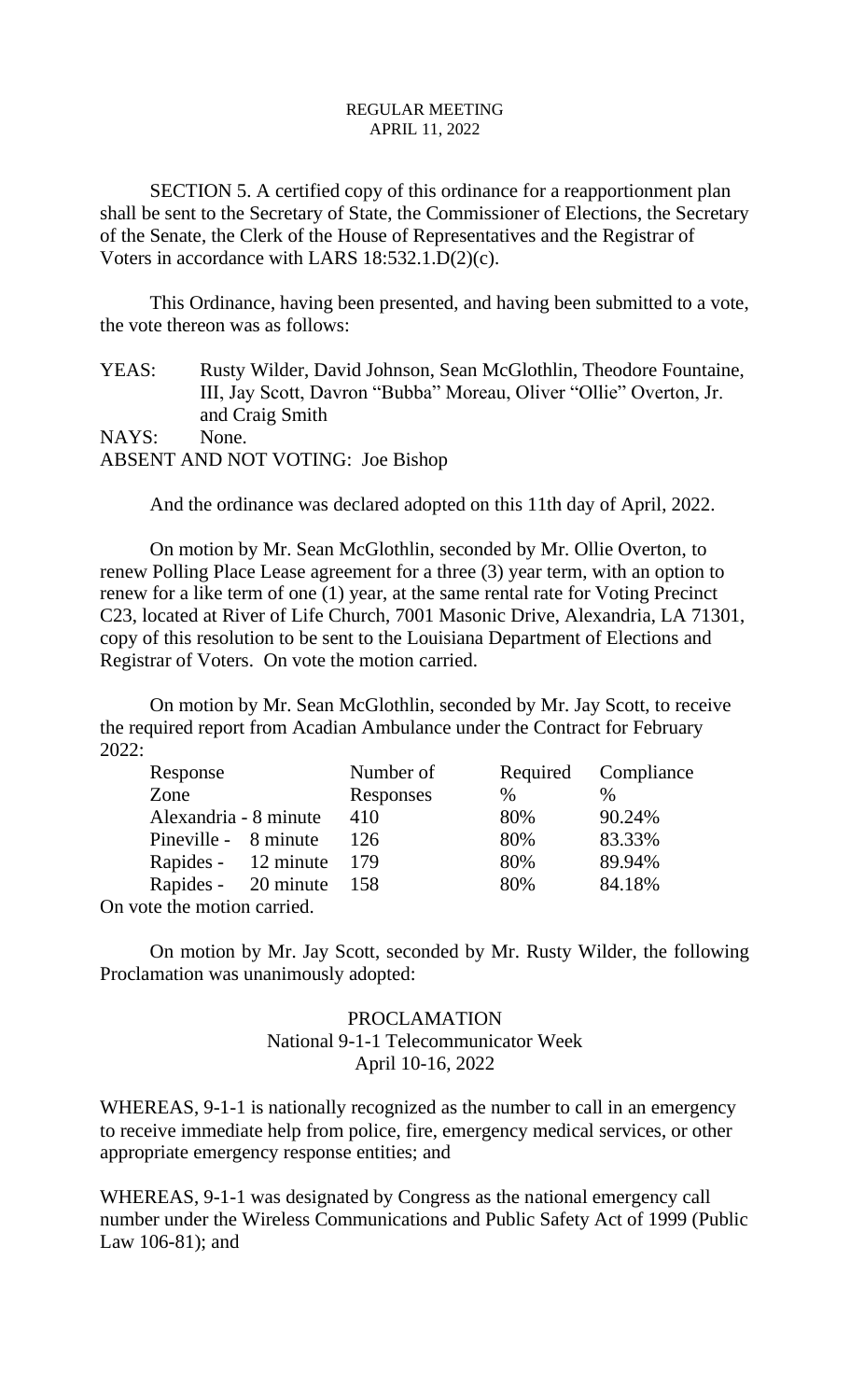WHEREAS, the ENHANCE 9-1-1 Act of 2004 (Public Law 108-494) established enhanced 9-1-1 as a high national priority as part of our Nation's homeland security and public safety: and

WHEREAS, people of all ages use 9-1-1, and it is critical to educate the public of all ages on the proper use of 9-1-1; and

WHEREAS, a growing segment of the population, including the deaf, hard of hearing, deaf-blind, and individuals with speech disabilities increasingly communicate with nontraditional text, video and instant messaging communications services and anticipate that these services will be able to connect directly to 9-1-1; and

WHEREAS, thousands of 9-1-1 calls are made every year by children properly trained on the use of 9-1-1, resulting in lives saved which underscores the critical importance of training children early in life about 9-1-1; and

WHEREAS, there is widespread misuse of the 9-1-1 system, including prank and non-emergency calls, which can result in costly and inefficient use of 9-1-1 and emergency response resources.

NOW, THEREFORE, I, Craig Smith, President of Rapides Parish Police Jury, do hereby proclaim April 10-16, 2022 as National 9-1-1 Education Month. I call upon all government officials, parents, teachers, school administrators, caregivers, businesses, leaders, non-profit organizations, and the people of the United States to observe this month with training, events, and activities to educate the public on 9- 1-1 and its services.

THUS DONE AND ADOPTED on this 11th day of April, 2022.

On motion by Mr. Ollie Overton, seconded by Mr. Rusty Wilder, to authorize to enter into a Fire District No. 2 mutual aid agreement with the Woodworth Fire Department and Fire District No. 19, as recommended by the Rapides Parish Fire District No. 2 Chief and Woodworth Fire Chief and authorize the President to sign same. On vote the motion carried.

On motion by Mr. Bubba Moreau, seconded by Mr. Ollie Overton, to authorize to enter into a Fire District No. 2 automatic aid agreement with the Woodworth Fire Department, as recommended by the Rapides Parish Fire District No. 2 Chief and Woodworth Fire Chief and authorize the President to sign same. On vote the motion carried.

On motion by Mr. Jay Scott, seconded by Mr. Ollie Overton, to authorize renewal of the lease for Fire Protection District No. 5, with MWF Tristar, LLC ("Tristar"), for .0305 acre of land for the Fire Station on Morrison Road, for an additional five (5) years beginning June 1, 2022, authorize payment of the lease rental and authorize the President to sign same. On vote the motion carried.

On motion by Mr. Ollie Overton, seconded by Mr. Sean McGlothlin, that the following item(s) were not considered by the Committee of the Jury but were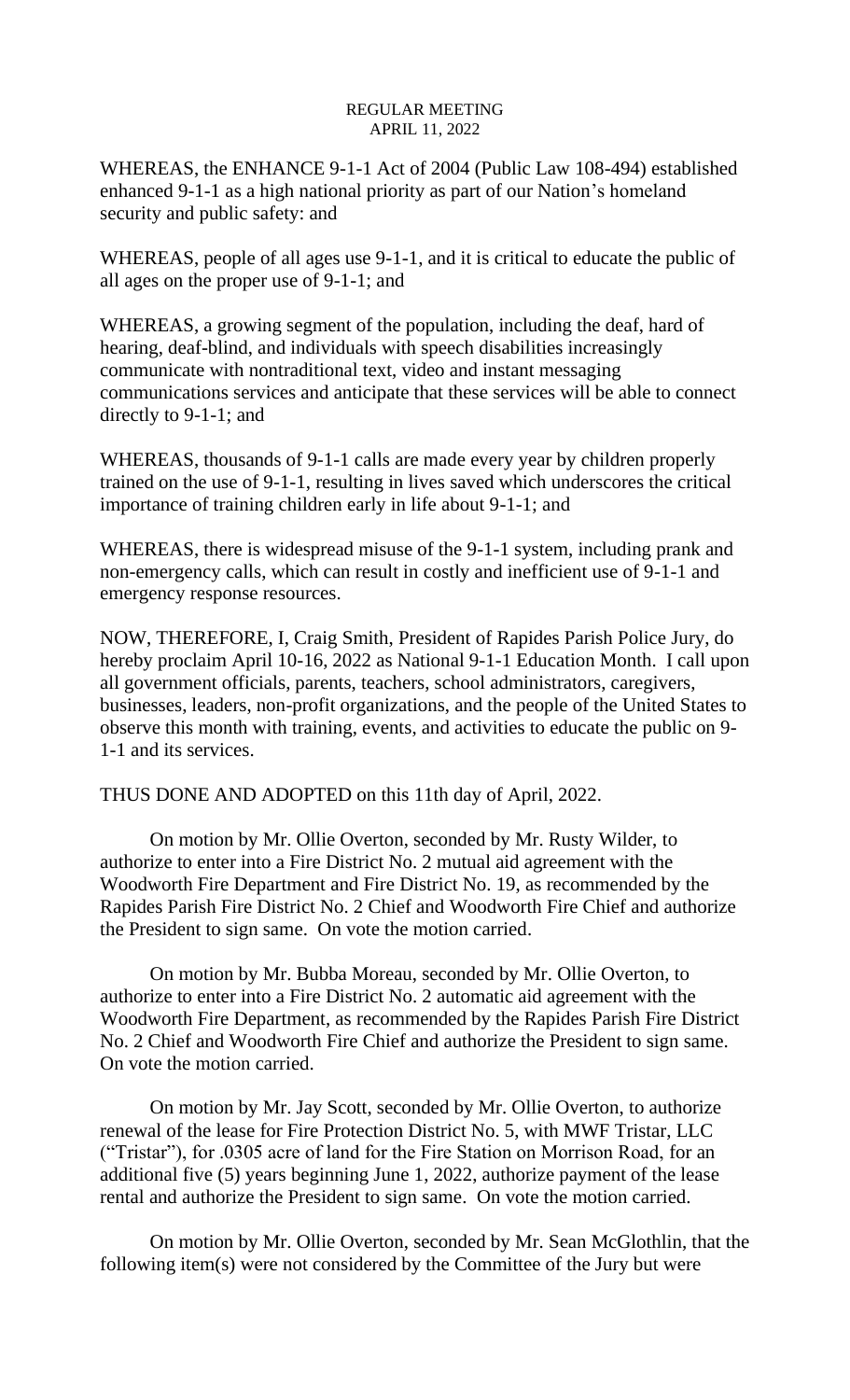posted on the agenda after the Committee Meeting and added to the Jury agenda in compliance with the Public Meetings Law and are now confirmed as having been added to the agenda by two-thirds vote:

YEAS: Rusty Wilder, David Johnson, Sean McGlothlin, Theodore Fountaine, III, Jay Scott, Davron "Bubba" Moreau, Oliver "Ollie" Overton, Jr. and Craig Smith NAYS: none ABSTAINED: none ABSENT: Joe Bishop On roll call vote the motion carried 8-0.

On motion by Mr. Bubba Moreau, seconded by Mr. Ollie Overton, to enter into a contract with Durable Piling Restoration to repair (4) piles on Libuse Cutoff Road bridge, for the amount not to exceed \$29,873.00. On vote the motion carried.

On motion by Mr. Rusty Wilder, seconded by Mr. Ollie Overton, the following resolution was read in full and unanimously adopted:

Notice is hereby given that at its meeting to be held on Monday, May 9, 2022 at 3:00 p.m. at its regular meeting place, the Police Jury Room of the Rapides Parish Courthouse, 701 Murray Street, 2nd Floor, Alexandria, Louisiana, the Police Jury of the Parish of Rapides, State of Louisiana, plans to consider adopting a resolution ordering and calling special elections to be held in (i) Road District No. 5A of Rapides Parish, State of Louisiana to authorize the levy of an ad valorem tax therein and (ii) Road District No. 6A of the Parish of Rapides, State of Louisiana to authorize the renewal of an ad valorem tax therein.

On vote the motion carried.

On motion by Mr. Rusty Wilder, seconded by Mr. Ollie Overton, to grant approval to Rapides Senior Living Apartments (Rental Property Only) located at 1420 England Drive, Alexandria, as recommended by the Rapides Area Planning Commission and approved by Legal Counsel.

Mr. Jay Scott stated there have been issues of flooding in this area. He asked Mr. Matt Johns, Director of the Rapides Area Planning Commission to explain the issues of flooding in this area and England Drive. Mr. Ed Larvadain also has a petition that constituents have signed.

Mr. Matt Johns stated there were a lot of folks that showed up over this project. They already have drainage problems and then bringing in any new development, in the immediate vicinity, exaggerates the problem. Mr. Johns further explained that the developer, even prior to telling them there were issues, over designed the project. The ordinance only requires them to design their storm water infrastructure to a ten-year flood plan. They have done this to a fifty-year plan. Mr. Johns further explained the process and the options that landowners have.

Discussion ensued.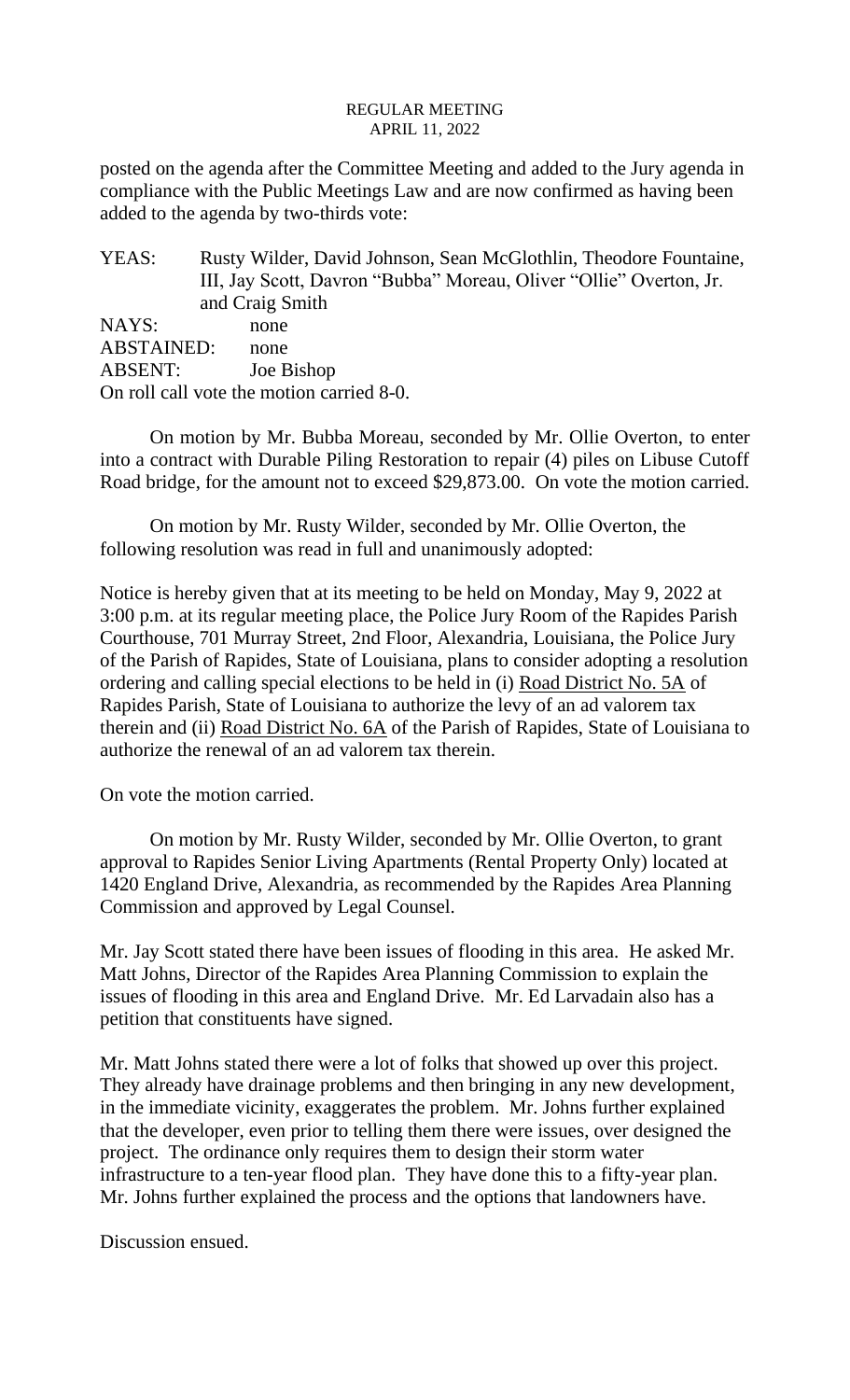Jeff Glover, MGM out of West Monroe, stated he was the developer and he does recognize that they need an additional site assessments. All the adjacent land is already developed. It did not look like there was any flood problems in the area. It is not in a flood plain, as designated by FEMA. They don't want to be a nuisance to the adjacent neighbors. The key point, from their standpoint is, Rapides Parish is in a critical position in the state, with all the storms that come through and how many people have evacuated from South Louisiana. Their goal is simple. To create a gated, state of the art, retirement community, for senior citizens, 55 and older, with the goal of creating additional disposable income in the market.

Discussion ensued.

Mr. Clyde Martin, resident of the area, stated this has been going on for years. He stated his community is being ignored. The drainage problems have been going on for years. He stated he is a senior citizen and he pays parish and state taxes. Money is being spent everywhere else, except where he is at. He questioned what the Jury was going to do.

Mr. Craig Smith stated he had met numerous times with Mr. Martin and talked about various things that the engineers and RAPC are doing to help with drainage. They have tried to come up with solutions, but some places, there is not a good fix. The parish is trying to work and alleviate flooding, as best as they can. Ditching and grass cutting was mentioned. Mr. Smith stated they are working on this and trying to get Mr. Martin's ditch clean. The parish is in the process of taking bids for grass cutting. He is aware of numerous issues and there are things in the works to help constituents.

Questions and discussion ensued.

On vote the motion carried. Mr. Jay Scott voted nay.

On motion by Mr. Jay Scott, seconded by Mr. Rusty Wilder, to grant approval to Olde Town at Red River Subdivision-Phase I, located off Bayou Rapides Road, as recommended by the Rapides Area Planning Commission and approved by the Parish Engineer and Legal Counsel. On vote the motion carried.

On motion by Mr. Jay Scott, seconded by Mr. Bubba Moreau, to terminate the temporary construction servitude between Tri V Property Group, LLC and Rapides Parish Police Jury signed on December 14, 2020 located near the intersection of Ball Lane and Bayou Rapides Road, as recommended by Parish Engineer. On vote the motion carried.

On motion by Mr. Rusty Wilder, seconded by Mr. Ollie Overton, to authorize the Parish President to execute and sign all necessary documents related to Task Order A-5-2022 –Asphalt Road Improvements on Clifton Road, St. Clair Road, and Cooper Road (District E) under the Contract "A" Asphaltic Concrete Reconstruction and Overlay Improvements 2021/2022 (Indefinite Delivery/Indefinite Quantity Contract) between the Rapides Parish Police Jury and Gilchrist Construction Company, LLC, with an estimated cost of \$1,050,000, as recommended by Parish Engineer, Pan American Engineers, LLC. On vote the